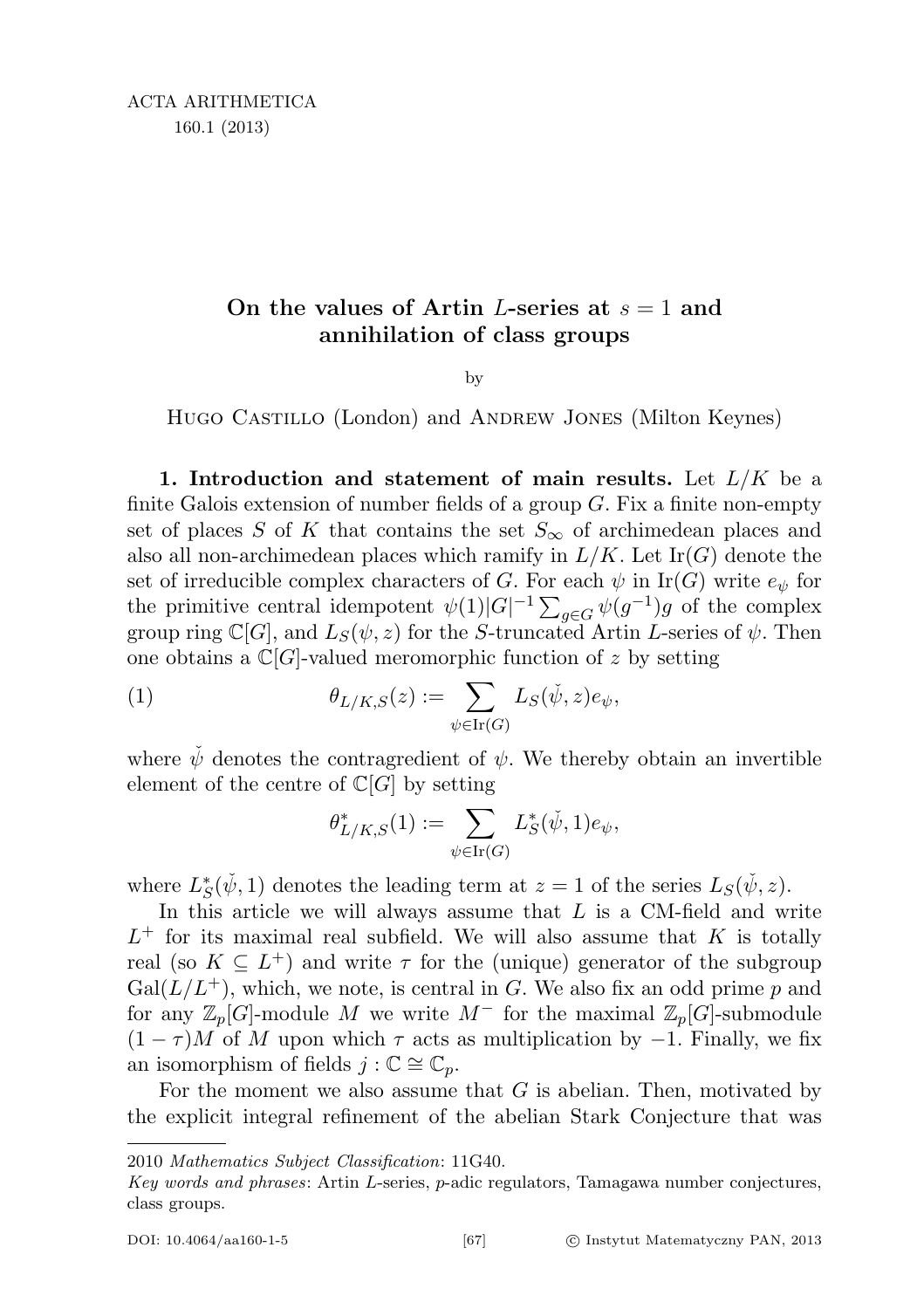formulated by Rubin in [\[29\]](#page-26-0), in the articles [\[30,](#page-26-1) [31,](#page-26-2) [32\]](#page-26-3) Solomon used the arithmetic of the various  $p$ -adic completions of  $L$  to construct a natural  $\mathbb{C}_p[G]$ -valued regulator and to then define a  $\mathbb{Z}_p[G]$ -submodule  $\mathfrak{S}_{L/K}$  of  $\mathbb{Q}_p[G]$ in terms of the product of this regulator and the element  $\theta_{L/K,S}^*(1)$ . Solomon then conjectured that  $\mathfrak{S}_{L/K}$  is contained in  $\mathbb{Z}_p[G]$  and further asked whether it annihilates the p-primary part  $\text{Cl}(\mathcal{O}_L)_p := \text{Cl}(\mathcal{O}_L) \otimes_{\mathbb{Z}} \mathbb{Z}_p$  of the ideal class group  $Cl(\mathcal{O}_L)$  of L. An affirmative answer to the latter question would constitute a natural p-adic analogue of a classical theorem of Stickelberger which asserts that if  $K = \mathbb{Q}$  and G is abelian, then  $Cl(\mathcal{O}_L)$  is annihilated by an ideal of  $\mathbb{Z}[G]$  that is defined using the value of  $\theta_{L/K,S}(z)$  at  $z=0$ .

In the unpublished 2007 PhD thesis [\[24\]](#page-26-4) of the second-named author it is shown that (if  $G$  is abelian, then) the validity of a particular case of the Equivariant Tamagawa Number Conjecture of Burns and Flach implies that Solomon's ideal  $\mathfrak{S}_{L/K}$  is contained in the Fitting ideal of the  $\mathbb{Z}_p[G]$ -module  $Cl(\mathcal{O}_L)_p$  and hence, in particular, belongs to  $\mathbb{Z}_p[G]$  and annihilates  $Cl(\mathcal{O}_L)_p$ , as had earlier been asked by Solomon.

In this article we shall prove a natural generalisation of the main results of  $[24]$  to the case that G is non-abelian. We therefore no longer assume that G is abelian.

We write  $\mathbb{Q}^c$  for the algebraic closure of  $\mathbb Q$  in  $\mathbb C$ , and  $\Sigma(L)$  for the set of embeddings of L into  $\mathbb{Q}^c$ . Then, with  $d_K$  denoting the degree of  $K/\mathbb{Q}$ , we also fix a set  $\{\sigma_b : 1 \leq b \leq d_K\}$  of representatives for the orbits of the natural action of G on  $\Sigma(L)$ . We set

$$
U_p^1(L) := \prod_{w|p} U^1(L_w),
$$

where w runs over all p-adic places of L, and  $U^1(L_w)$  denotes the subgroup of principal units in  $L^{\times}_w$ . For each element  $\underline{u} = (u_a)_{1 \leq a \leq d_K}$  in the direct sum  $U_p^1(L)^{d_K}$  of  $d_K$ -copies of  $U_p^1(L)$  we then define a matrix in  $M_{d_K}(\mathbb{C}_p[G])$  by setting

<span id="page-1-0"></span>(2) 
$$
M^{j}(\underline{u}) := \left(\frac{1}{j(2\pi i)} \sum_{g \in G} \log_{p}(j \circ \sigma_{b}(gu_{a})) g^{-1}\right)_{1 \leq a,b \leq d_{K}}
$$

where  $log_p$  denotes Iwasawa's *p*-adic logarithm. We also set

 $\mathcal{U}_{L/K,p} := \{ \underline{u} \in U_p^1(L)^{d_K} : u_1, \ldots, u_{d_K} \text{ are linearly independent over } \mathbb{Z}_p[G] \},$ and

$$
n_{p,S}(L/K) := \sum_{\chi \in \text{Ir}(G)} e_{\chi} \Big(\prod_{v \in S_p \setminus S} \text{N}v\Big)^{-\chi(1)},
$$

where  $S_p$  denotes the union of S and the set of p-adic places of K.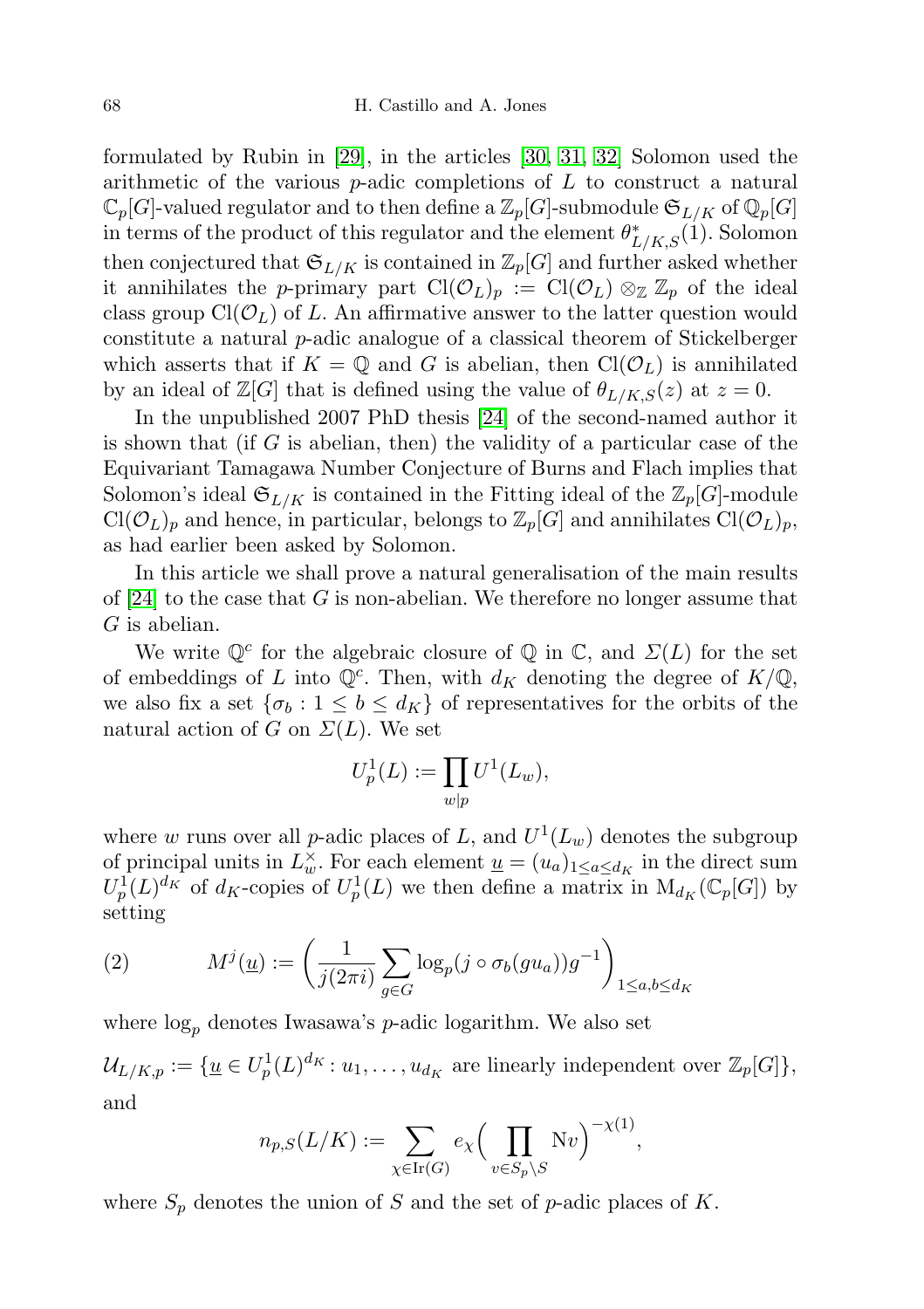We write  $\zeta(R)$  for the centre of a ring R and we define the 'p-adic regulator lattice'  $\mathcal{R}_{L/K,S}^j$  to be the  $\zeta(\mathbb{Z}_p[G])$ -submodule of  $\zeta(\mathbb{C}_p[G])$  that is generated by the set

$$
\{n_{p,S}(L/K)\cdot {\rm Nrd}_{\mathbb{C}_p[G]}(M^j(\underline{u})): \underline{u}\in \mathcal{U}_{L/K}\}.
$$

It is not difficult to show that the module  $\mathcal{R}_{L/K,S}^j$  is both finitely generated over  $\mathbb{Z}_p$  and independent of the precise choice of the embeddings  $\sigma_b$ .

We also write

(3) 
$$
j_*: \mathbb{C}[G] \to \mathbb{C}_p[G]
$$

for the ring homomorphism that sends each element  $\sum_{g \in G} z_g g$ , with  $z_g$  in  $\mathbb{C}$ , to  $\sum_{g \in G} j(z_g)g$ , and

<span id="page-2-1"></span>
$$
{}^{\#}: {\mathbb C}_p[G] \to {\mathbb C}_p[G]
$$

for the  $\mathbb{C}_p$ -linear anti-involution which inverts elements of G.

We then define an element of  $\zeta(\mathbb{C}_p[G])^-$  by setting

(4) 
$$
\mathcal{L}_{L/K,S}^{j} = j_{*}((1-\tau) \cdot \theta_{L/K,S}^{*}(1)^{\#}).
$$

Finally, for each finitely generated G-module M we write  $\text{Fitt}_{\mathbb{Z}[G]}(M)$  for its generalised Fitting invariant, as introduced by Nickel in [\[26\]](#page-26-5). We recall, in particular, that  $\text{Fitt}_{\mathbb{Z}[G]}(M)$  is a certain equivalence class of  $\zeta(\mathbb{Z}[G])$ -lattices (see §[3.1](#page-15-0) for more details) and we shall write  $(\text{Fitt}_{\mathbb{Z}[G]}(M) \otimes_{\mathbb{Z}} \mathbb{Z}_p)^-$  for the  $\text{corresponding equivalence class of } \zeta(\mathbb{Z}_p[G])\text{-lattices that contains } (X \otimes_{\mathbb{Z}} \mathbb{Z}_p)^+$ for any, and therefore every, lattice X in  $Fitt_{\mathbb{Z}[G]}(M)$ .

We can now state our main results. They will be derived in §[4](#page-21-0) as a consequence of a result (Theorem [4.1\)](#page-21-1) in which the role of the class group  $Cl(\mathcal{O}_L)$  is replaced by the Galois group over L of the maximal abelian tamely ramified pro- $p$  extension of  $L$  that is unramified outside  $S$ . We note, in particular, that there are many cases in which the latter ray class group is strictly larger than  $Cl(\mathcal{O}_L)$  and so the result of Theorem [4.1](#page-21-1) is in general much finer than the following consequence.

<span id="page-2-0"></span>THEOREM 1.1. If the Equivariant Tamagawa Number Conjecture of [\[12,](#page-25-0) Conjecture 4] is valid for the pair  $(h^0(\text{Spec}(L))(1), \mathbb{Z}_p[G]^-)$ , then for each isomorphism of fields  $j : \mathbb{C} \cong \mathbb{C}_p$  one has an inclusion

$$
\mathcal{R}^j_{L/K,S}\cdot \mathcal{L}^j_{L/K,S}\subseteq \big(\text{Fitt}_{\mathbb{Z}[G]}(\text{Cl}(\mathcal{O}_L))\otimes_{\mathbb{Z}}\mathbb{Z}_p\big)^-\text{.}
$$

In the next result we write  $\mathcal{H}(\mathbb{Z}_p[G])$  for the 'denominator ideal' in  $\zeta(\mathbb{Z}_p[G])$  that is introduced by Nickel in [\[26\]](#page-26-5). We recall that this ideal has an elementary description that depends only upon  $G$  as an abstract group and can in many cases be computed explicitly: for example, it has recently been shown by Johnston and Nickel in [\[23\]](#page-26-6) that  $\mathcal{H}(\mathbb{Z}_p[G]) = \zeta(\mathbb{Z}_p[G])$  if and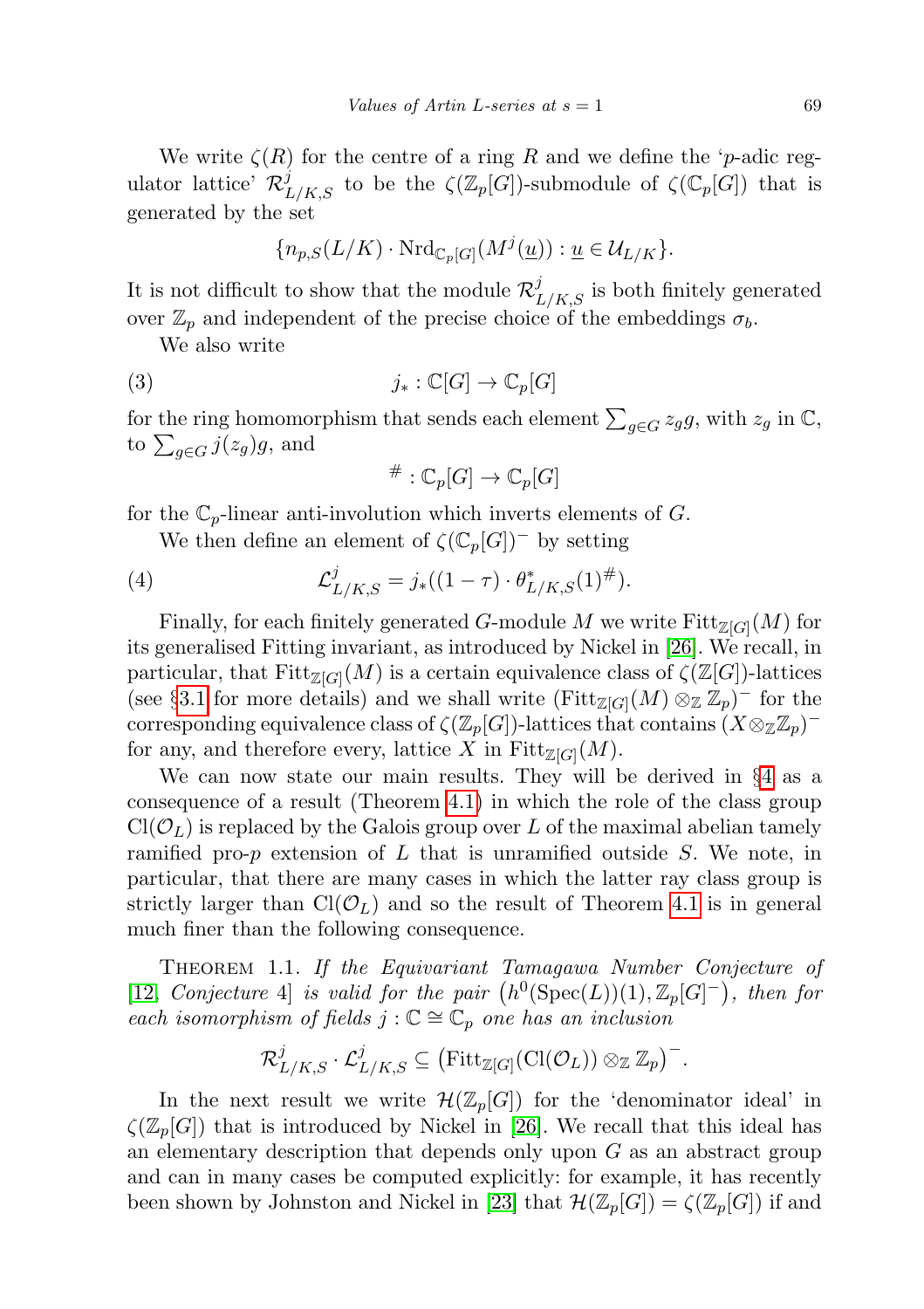only if  $p$  does not divide the order of the commutator subgroup of  $G$ . (For further details about  $\mathcal{H}(\mathbb{Z}_p[G])$  see the discussion in §[3.1.](#page-15-0))

<span id="page-3-0"></span>Corollary 1.2. If the Equivariant Tamagawa Number Conjecture is valid for the pair  $(h^0(Spec(L))(1), \mathbb{Z}_p[G]^-)$ , then one has an inclusion

$$
\mathcal{H}(\mathbb{Z}_p[G])\cdot \mathcal{R}_{L/K,S}^j\cdot \mathcal{L}_{L/K,S}^j\subseteq {\rm Ann}_{\mathbb{Z}[G]}({\rm Cl}(\mathcal{O}_L))\otimes_{\mathbb{Z}}\mathbb{Z}_p.
$$

If G is abelian, then  $\mathcal{H}(\mathbb{Z}_p[G]) = \mathbb{Z}_p[G]$  and the methods of [\[24\]](#page-26-4) can be used to show that, when  $K \neq \mathbb{Q}$ , the  $\mathbb{Z}_p[G]$ -module that is generated by  $\mathcal{R}_{L/K,S}^j \cdot \mathcal{L}_{L/K,S}^j$  (when j runs through all the possible isomorphisms  $\mathbb{C} \cong \mathbb{C}_p$  coincides with the Solomon ideal  $\mathfrak{S}_{L/K}$ . Theorem [1.1](#page-2-0) is therefore a natural generalisation (to non-abelian Galois extensions) of the result of  $[24,$  Theorem 4.1.1.

For the same reason, the following result extends [\[24,](#page-26-4) Corollary 4.1.7]. In this result we write  $L^{cl}$  for the Galois closure of L over  $\mathbb Q$  (which, we note, is again a CM-field) and  $\zeta_p$  for a choice of primitive pth root of unity in  $\mathbb{Q}^c$ .

We shall say that the 'Gross-Stark Conjecture is valid for  $L/K$  at p' if the conjectures that are formulated by Gross in [\[21,](#page-26-7) Conjectures 1.15 and 2.12 are valid for all irreducible  $\mathbb{C}_p$ -valued characters of G. In this regard, we also recall that important progress on these conjectures of Gross has recently been obtained by Darmon, Dasgupta and Pollack in [\[17\]](#page-25-1).

<span id="page-3-1"></span>COROLLARY 1.3. Let  $L$  be a finite Galois CM-extension of a totally real number field K. Then the inclusions in Theorem [1](#page-2-0).1 and Corollary [1](#page-3-0).2 are valid unconditionally whenever all of the following conditions are satisfied:

- (i) If either  $L^{cl}$  is contained in  $(L^{cl})^+(\zeta_p)$  or there exists a p-adic place w of L which is both wildly ramified in  $L/K$  and split in  $L/L^+$ , then the Gross–Stark Conjecture is valid for  $L/K$  at p.
- (ii) If p divides the order of  $G$ , then the  $\mu$ -invariant of the cyclotomic  $\mathbb{Z}_p$ -extension of L vanishes.
- (iii) For any p-adic place w of L which is wildly ramified in  $L/K$  the extension  $L_w/\mathbb{Q}_p$  is abelian.

Proof. We must first discuss what is known concerning the validity of [\[12,](#page-25-0) Conjecture 4] for the pair  $(h^0(\text{Spec}(L))(0), \mathbb{Z}_p[G]^-)$ .

In [\[27,](#page-26-8) Theorem 5.6] Nickel has shown that this conjecture is valid provided that all of the following conditions are satisfied: any  $p$ -adic place w of L which is wildly ramified in  $L/K$  does not split in  $L/L^+$ ; the  $\mu$ -invariant of the cyclotomic  $\mathbb{Z}_p$ -extension of L vanishes; one has  $L^{cl} \nsubseteq (L^{cl})^+(\zeta_p)$ . Further, the assumption on  $\mu$ -invariants is needed to deduce the validity of a suitable main conjecture of non-commutative Iwasawa theory from the results of Ritter and Weiss in [\[28\]](#page-26-9) and one knows that this condition is un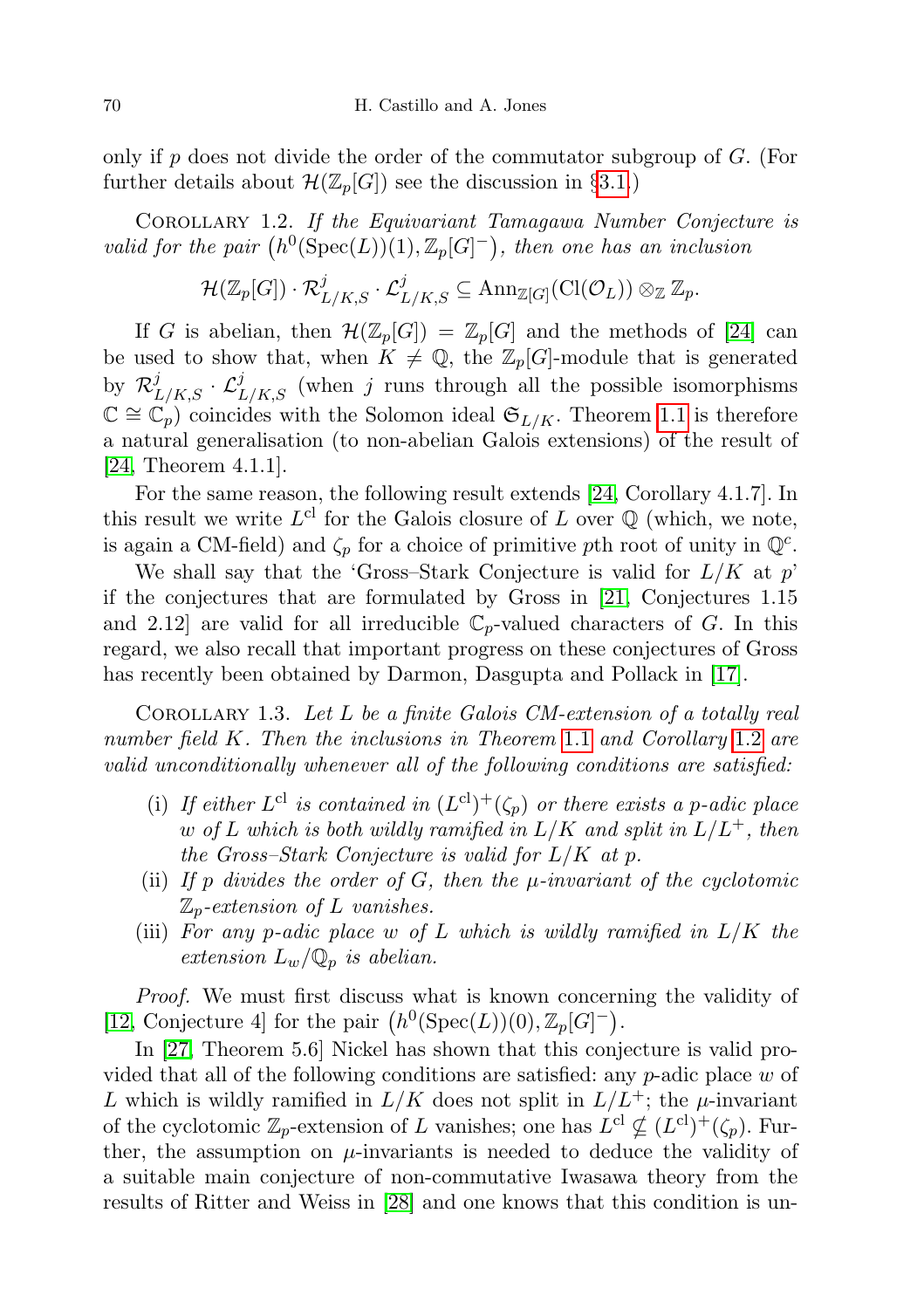necessary if  $p$  does not divide the order of  $G$  (see, for example, the proof of [\[10,](#page-25-2) Corollary 2.8]).

In addition, in [\[11,](#page-25-3) Corollary 3.9] Burns has recently shown that the above case of [\[12,](#page-25-0) Conjecture 4] is also valid provided that the Gross–Stark Conjecture is valid for  $L/K$  at p and, in addition, if p divides the order of G then the  $\mu$ -invariant of the cyclotomic  $\mathbb{Z}_p$ -extension of L vanishes.

At this stage we therefore know that [\[12,](#page-25-0) Conjecture 4] is valid for the pair  $(h^0(\text{Spec}(L))(0), \mathbb{Z}_p[G]^-)$  provided that the stated conditions (i) and (ii) are satisfied.

To now deduce the validity, under (i) and (ii), of [\[12,](#page-25-0) Conjecture 4] for the pair  $(h^0(\text{Spec}(L))(1), \mathbb{Z}_p[G]^{-})$  one can argue just as in Nickel's proof of [\[27,](#page-26-8) Corollary 0.6] (which is given at end of §5 of loc. cit.). In fact, we can make a slight improvement of Nickel's argument. Indeed, aside from the observation that we make in Remark [1.4](#page-4-0) below, the key point in Nickel's proof is that one knows the validity for  $L/K$  of the p-primary part of the central conjecture that is formulated by Bley and Burns in [\[3\]](#page-25-4), and we recall that in [\[5,](#page-25-5) Proposition 4.6] Breuning has shown that this conjecture is valid whenever our stated condition (iii) holds (rather than requiring  $L/K$  to be tamely ramified at all p-adic places as is done in [\[27\]](#page-26-8)).

Thus [\[12,](#page-25-0) Conjecture 4] is valid for  $(h^0(Spec(L))(1), \mathbb{Z}_p[G]^-)$  provided that (i)–(iii) hold and, given this fact, Corollary [1.3](#page-3-1) follows directly from Theorem [1.1](#page-2-0) and Corollary [1.2.](#page-3-0)  $\blacksquare$ 

<span id="page-4-0"></span>Remark 1.4. In the proof of [\[27,](#page-26-8) Corollary 0.6] Nickel also assumes that Leopoldt's Conjecture is valid at  $p$  for the field  $L^{cl}$  that occurs in condition (i) of the statement of Corollary [1.3.](#page-3-1) This assumption is required because he uses the main result of Breuning and Burns in [\[7\]](#page-25-6) which gives an explicit interpretation of [\[12,](#page-25-0) Conjecture 4] for the pair  $(h^0(\text{Spec}(L^{cl}))(1),$  $\mathbb{Z}_p[\text{Gal}(L^{cl}/\mathbb{Q})]$  under the hypothesis that Leopoldt's Conjecture is valid at p for  $L^{cl}$ . However, the argument given in [\[7\]](#page-25-6) shows that if one restricts to consider [\[12,](#page-25-0) Conjecture 4] for the pair  $(h^0(\text{Spec}(L^{cl}))(1), \mathbb{Z}_p[\text{Gal}(L^{cl}/\mathbb{Q})]^-)$ , then one can omit any assumption about Leopoldt's Conjecture. To explain this, note that for any number field F and each finite set of places  $\Sigma$  of  $F$  that contains all archimedean places, Leopoldt's Conjecture for  $F$  at  $p$ asserts the injectivity of the natural diagonal homomorphism

<span id="page-4-1"></span>(5) 
$$
\Delta_{F,\Sigma}: \mathcal{O}_{F,\Sigma}^{\times} \otimes_{\mathbb{Z}} \mathbb{Z}_p \to \prod_{w \in \Sigma_p} F_w^{\times} \hat{\otimes} \mathbb{Z}_p,
$$

where each  $F_w^{\times} \otimes_{\mathbb{Z}} \mathbb{Z}_p$  denotes the pro-p completion of the multiplicative group  $F_w^{\times}$ . But if F is CM, with  $\tau$  the generator of  $Gal(F/F^+)$ , then the 'minus part'  $(1 - \tau) \Delta_{F,\Sigma}$  of this map is injective because the group  $(1 - \tau)(\mathcal{O}_F^{\times} \otimes_{\mathbb{Z}} \mathbb{Z}_p)$  is finite (as is proved, for example, in [\[34,](#page-26-10) Theorem 4.12])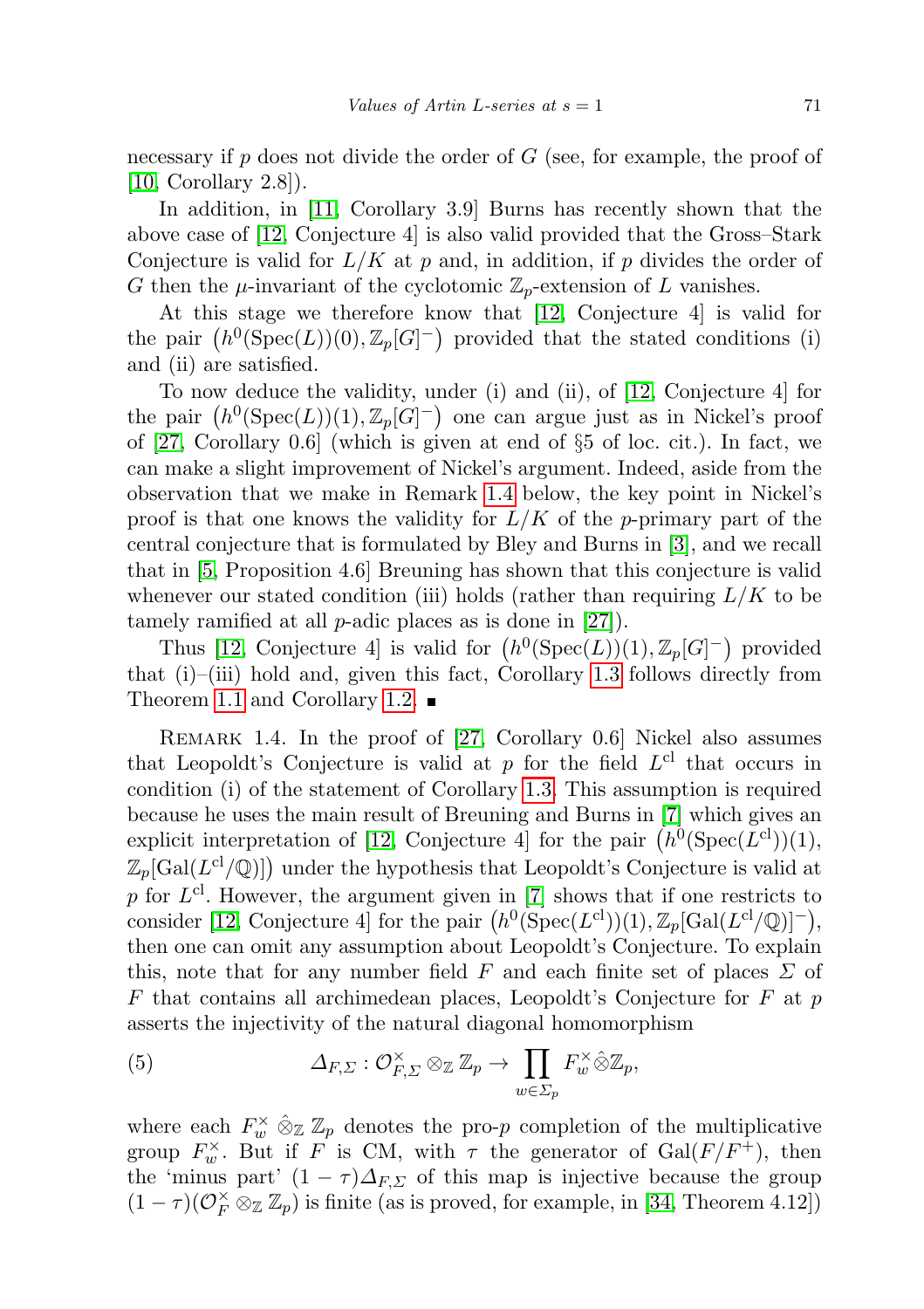and it is this fact which is needed if one restricts the computations of [\[7\]](#page-25-6) to the setting of  $(h^0(\text{Spec}(L^{cl}))(1), \mathbb{Z}_p[\text{Gal}(L^{cl}/\mathbb{Q})]^-).$ 

<span id="page-5-0"></span>COROLLARY 1.5. If L is an abelian extension of  $\mathbb Q$  and K is any real subfield of L, then the inclusions in Theorem [1](#page-2-0).1 and Corollary [1](#page-3-0).2 are valid unconditionally.

Proof. It suffices to show that all of the listed conditions in Corollary [1.3](#page-3-1) are valid if  $L$  is abelian over  $\mathbb{Q}$ .

But in this case the validity of the Gross–Stark Conjecture for  $L/\mathbb{Q}$  at p is proved by Gross in [\[21,](#page-26-7) Proposition 2.13 and §4]. In view of the well-known functorial properties of p-adic L-functions under addition and induction of characters, this result then implies the validity for any real subfield  $K$  of  $L$ of the Gross–Stark Conjecture for  $L/K$  at p so that condition (i) is satisfied.

In addition, the vanishing of the  $\mu$ -invariant of the cyclotomic  $\mathbb{Z}_p$ -extension of  $L$  is in this case proved by Ferrero and Washington in [\[19\]](#page-25-7), as required by condition (ii), and the assertion of condition (iii) is obviously valid.  $\blacksquare$ 

REMARK 1.6. It is also possible to obtain the result of Corollary [1.5](#page-5-0) as a direct consequence of Corollary [1.2](#page-3-0) rather than by using Corollary [1.3.](#page-3-1) The point here is that if L is abelian over  $\mathbb{Q}$ , and K is any subfield of L, then the validity of [\[12,](#page-25-0) Conjecture 4] for the pair  $(h^0(\text{Spec}(L))(1), \mathbb{Z}[G]),$ and hence also for the associated pair  $(h^0(\text{Spec}(L))(1), \mathbb{Z}_p[G]^-)$ , is proved by Burns and Flach in [\[13,](#page-25-8) Corollary 1.2].

The above results suggest several directions for further research.

Firstly, it would be interesting to know if there are any direct links between the modules  $\mathcal{R}_{L/K,S}^j \cdot j_*(\theta_{L/K,S}^*(1)^{\#})$  that occur in Theorem [1.1](#page-2-0) and Corollary [1.2](#page-3-0) and the annihilators of ideal class groups that have recently been constructed from the values of p-adic Artin L-functions by Barrett and Burns in [\[2\]](#page-25-9) and by Burns and Macias Castillo in [\[14\]](#page-25-10) (see, in particular, Theorem 4.1 and Remark 4.2(iii) in loc. cit.).

It is also natural to ask if there are any direct links between our results and the important work of Greither in [\[20\]](#page-26-11) which shows that the Equivariant Tamagawa Number Conjecture for the pair  $(h^0(\text{Spec}(L))(0), \mathbb{Z}[G])$  has rather precise consequences for the Fitting invariant over  $\mathbb{Z}[G]$  of the class group Cl( $\mathcal{O}_L$ ) in terms of the value of the series  $\theta_{L/K,S}(z)$  at  $z=0$ .

In another direction, it would seem natural to expect analogues of Theorem [1.1](#page-2-0) and Corollary [1.2](#page-3-0) concerning the structure of even-dimensional higher algebraic K-groups that extend the results proved for abelian extensions by Barrett in his PhD thesis [\[1\]](#page-25-11) and, perhaps more optimistically, to hope that our approach might also usefully apply in the setting of the elliptic curve results that are proved by Burns, Macias Castillo and Wuthrich in [\[15\]](#page-25-12).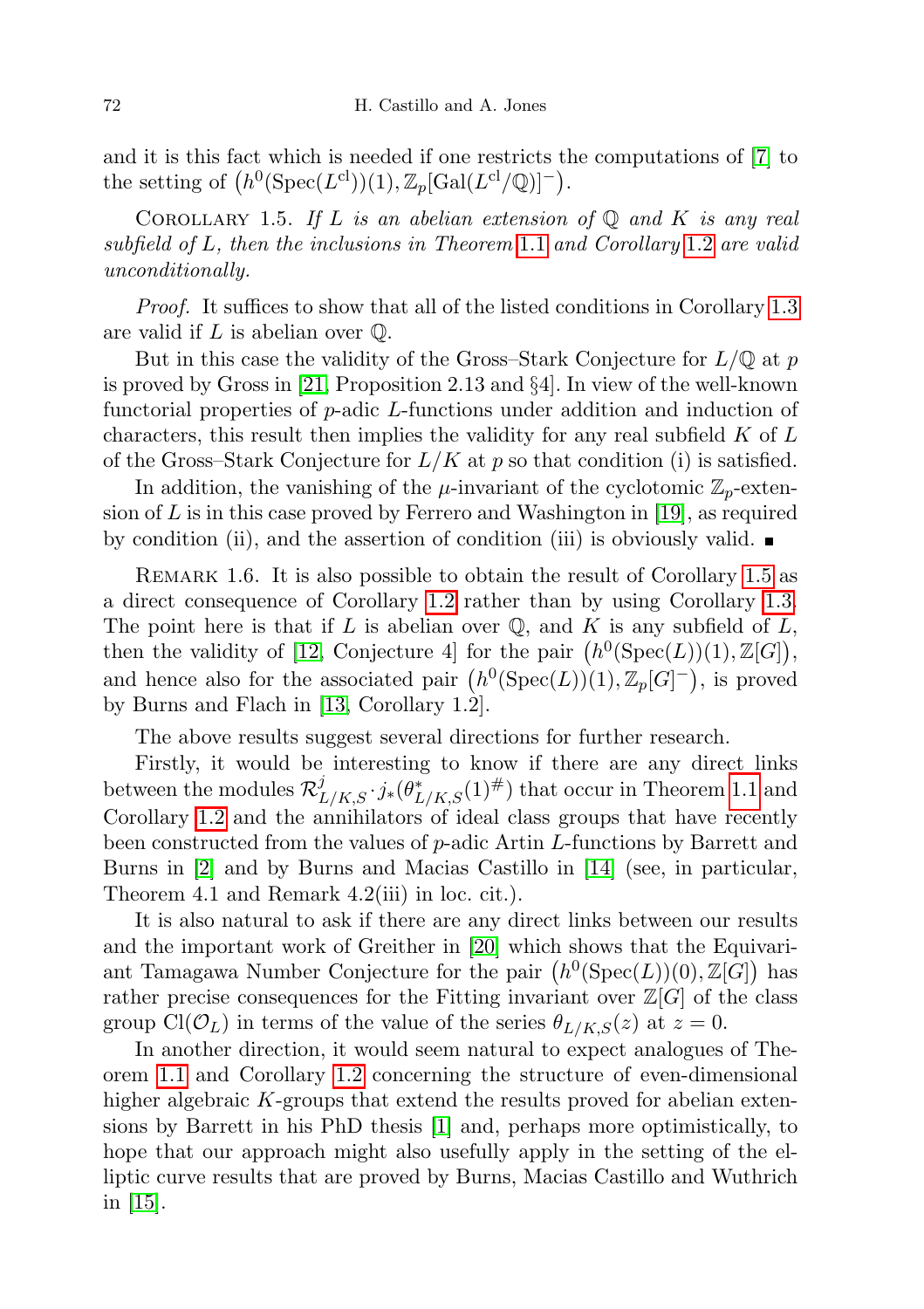The main contents of the present article is as follows. To prove Theorem [1.1](#page-2-0) we must first rework the statement of the Equivariant Tamagawa Number Conjecture for  $(h^0(\text{Spec}(L))(1), \mathbb{Z}_p[G]^-)$  into a more explicit form that is better suited to our purposes (this is done in  $\S$ [2\)](#page-6-0). We shall then prove a purely algebraic result which we feel may well be of some independent interest (this is Proposition [3.2\)](#page-17-0) and finally derive Theorem [1.1](#page-2-0) and Corollary [1.2](#page-3-0) in §[4](#page-21-0) by combining this algebraic observation with our earlier computations.

<span id="page-6-0"></span>2. The Equivariant Tamagawa Number Conjecture. In this section we quickly review the statement of the Equivariant Tamagawa Number Conjecture and then reinterpret the relevant special case in a more explicit and convenient form.

**2.1. Relative** K-theory. Let R be an integral domain of characteristic 0 and field of fractions  $F$  and let  $E$  be an extension field of  $F$ . Let  $\mathfrak A$  be an R-order in a finite-dimensional semisimple F-algebra A and set  $A_E := E \otimes_F A$ .

We denote by  $K_0(\mathfrak{A}, A_E)$  the algebraic  $K_0$ -group that is associated to the ring homomorphism  $\mathfrak{A} \to A_E$ . The constructions that we use depend both upon the description of the abelian group  $K_0(\mathfrak{A}, A_E)$  in terms of explicit generators and relations that is given by Swan in [\[33,](#page-26-12) p. 215] and the fact, first observed by Burns and Flach [\[12,](#page-25-0) §2.8], that there is a canonical isomorphism of the form

<span id="page-6-1"></span>(6) 
$$
\iota_{\mathfrak{A},A_E}:\pi_0(V(\mathfrak{A},A_E))\cong K_0(\mathfrak{A},A_E),
$$

where  $V(\mathfrak{A}, A_E)$  is a suitable fibre product of categories of virtual objects in the sense of Deligne. In particular, we shall frequently construct elements of  $K_0(\mathfrak{A}, A_F)$  by invoking the theory of 'refined Euler characteristics' that was introduced by Burns in [\[8,](#page-25-13) §1] and [\[9\]](#page-25-14) (by using the description in terms of generators and relations) and later reworked and extended by Breuning and Burns in [\[6\]](#page-25-15) (by invoking the theory of virtual objects).

We recall that  $K_0(\mathfrak{A}, A_E)$  is functorial in the pair  $(\mathfrak{A}, E)$  and sits inside a canonical long exact sequence of relative  $K$ -theory, and we make frequent use of the connecting homomorphism  $\partial_{\mathfrak{A},A_E}: K_1(A_E) \to K_0(\mathfrak{A},A_E)$  from this sequence. We also use the fact that the reduced norm of  $A_E$  induces an injective homomorphism

$$
\mathrm{Nrd}_{A_E}: K_1(A_E) \to \zeta(A_E)^\times.
$$

Let now  $G$  be a finite group. Then for every prime  $p$  and isomorphism of fields  $j: \mathbb{C} \cong \mathbb{C}_p$  the ring homomorphism  $j_*$  defined in [\(3\)](#page-2-1) restricts to give a group homomorphism

$$
j_*: \zeta(\mathbb{R}[G])^\times \to \zeta(\mathbb{C}_p[G])^\times = \text{im}(\text{Nrd}_{\mathbb{C}_p[G]})
$$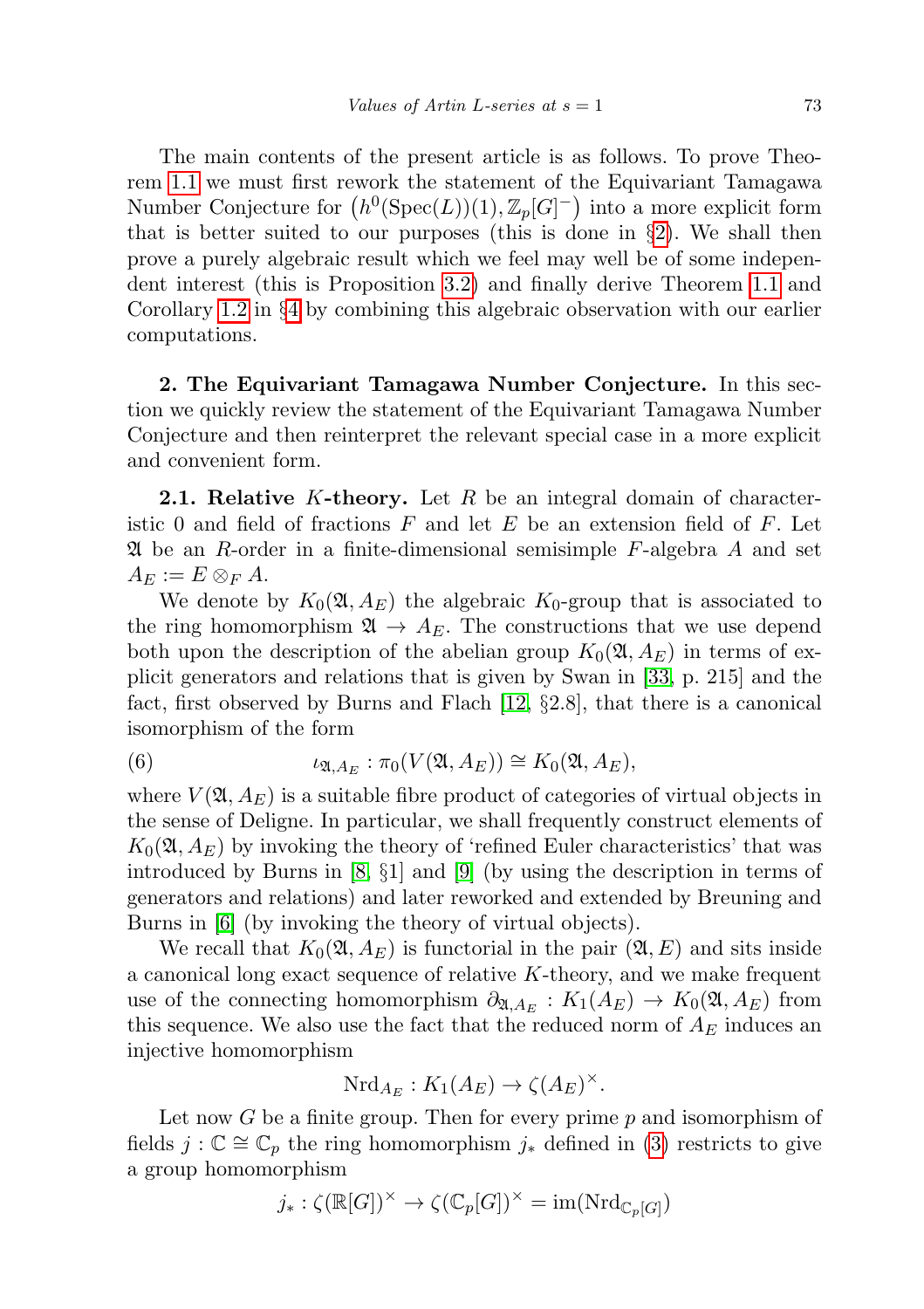and also induces (by the functoriality of relative  $K$ -theory) a group homomorphism

$$
j_*: K_0(\mathbb{Z}[G], \mathbb{R}[G]) \to K_0(\mathbb{Z}_p[G], \mathbb{C}_p[G]).
$$

We recall that the 'extended boundary homomorphism'

 $\delta_G : \zeta(\mathbb{R}[G])^\times \to K_0(\mathbb{Z}[G], \mathbb{R}[G])$ 

defined by Burns and Flach in [\[12,](#page-25-0) §2.8] is the unique homomorphism for which both  $\delta_G \circ \mathrm{Nrd}_{\mathbb{R}[G]} = \partial_{\mathbb{Z}[G],\mathbb{R}[G]}$  and, in addition, one has  $j_* \circ \delta_G = \delta_{G,p} \circ j_*$ (with the respective  $j_$ <sup>\*</sup>), where we set

$$
\delta_{G,p}:=\partial_{\mathbb{Z}_p[G],\mathbb{C}_p[G]}\circ(\mathrm{Nrd}_{\mathbb{C}_p[G]})^{-1}
$$

(which, we note, makes sense since the map  $Nrd_{\mathbb{C}_p[G]}$  is bijective).

For any noetherian ring R we shall write  $D<sup>perf</sup>(R)$  for the derived category of complexes of R-modules.

**2.2.** Statement of the conjecture. Let  $L/K$  be a finite Galois extension of number fields of a group  $G$ . For any motive  $M$  defined over  $K$ we regard the motive  $M_L := h^0(\text{Spec}(L)) \otimes_{h^0(\text{Spec}(K))} M$  as defined over K and endowed with a natural left action of the group ring  $\mathbb{Q}[G]$  (via the first factor). We write  $L^*(M_L)$  for the leading term in the Taylor expansion at  $z = 0$  of the natural  $\zeta(\mathbb{C}[G])$ -valued L-function of  $M_L$ .

Then the 'Equivariant Tamagawa Number Conjecture' of [\[12,](#page-25-0) Conjecture 4 predicts for the pair  $(M_L, \mathbb{Z}[G])$  an equality in  $K_0(\mathbb{Z}[G], \mathbb{R}[G])$  of the form

<span id="page-7-0"></span>(7) 
$$
\delta_G(L^*(M_L)) = \chi(M_L),
$$

where  $\chi(M_K)$  is an Euler characteristic that is defined by using virtual objects arising from the various motivic cohomology groups, realisations, comparison isomorphisms and regulators associated to both  $M_K$  and its Kummer dual. This equality refines the seminal 'Tamagawa Number Conjecture' that was originally formulated by Bloch and Kato in [\[4\]](#page-25-16) and later extended and refined by Fontaine and Perrin-Riou [\[18\]](#page-25-17).

The nature of the above conjectural equality [\(7\)](#page-7-0) is in general rather involved and so in this section we begin the task of reworking the appropriate special case into a form that is better suited to our purposes. Our starting point for this are the explicit computations of Breuning and Burns in [\[7\]](#page-25-6).

We thus fix a finite set S of places of K which contains all the archimedean places and all places which ramify in  $L/K$ , and for each prime p we write  $S_p$  for the union of S and the set of p-adic places of K. We also write  $\mathcal{O}_{L,S_p}$  for the subring of L comprising elements that are integral at all places which do not lie above  $S_p$ . We write  $\mathbb{Z}_p(1)$  for the inverse limit  $\varprojlim_n \mu_{p^n}(\mathbb{Q}^c)$ , where  $\mu_{p^n}(\mathbb{Q}^c)$  is the subgroup of  $p^n$ th roots of unity in  $\mathbb{Q}^c$ , and the limit is taken with respect to the pth power maps. We regard  $\mathbb{Z}_p(1)$  as an étale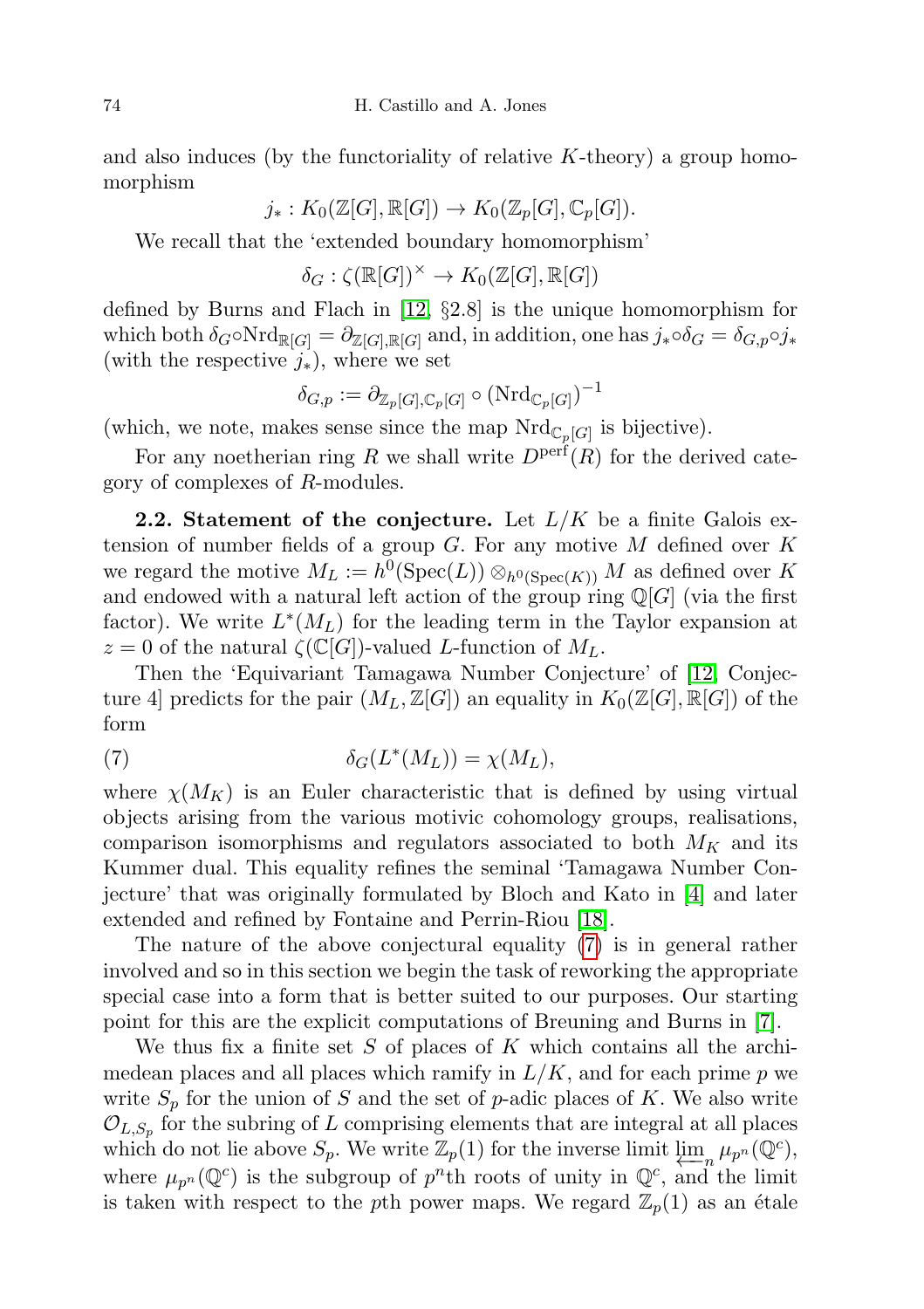sheaf on  $Spec(\mathcal{O}_{L,S_p})$  in the natural way and write  $R\Gamma_c(\mathcal{O}_{L,S_p}, \mathbb{Z}_p(1))$  for the compactly supported étale cohomology of  $\mathbb{Z}_p(1)$ , as defined, for example, in [\[12,](#page-25-0) §3.2].

Then, following the description given in [\[7,](#page-25-6) §5.3], one knows that the conjectural equality [\(7\)](#page-7-0) is valid for the motive  $M = h^0(\text{Spec}(K))(1)$  if and only if for each p, and each isomorphism of fields  $j : \mathbb{C} \cong \mathbb{C}_p$ , one has in  $K_0(\mathbb{Z}_p[G], \mathbb{C}_p[G])$  an equality

<span id="page-8-0"></span>
$$
(8) \qquad \delta_{G,p}\big(j_*(\theta_{L/K,S_p}^*(1)^\#)\big) = -\iota_{\mathbb{Z}_p[G],\mathbb{C}_p[G]}\big([R\Gamma_c(\mathcal{O}_{L,S_p},\mathbb{Z}_p(1))]_{\mathbb{Z}_p[G]},\omega^j\big).
$$

Here  $[RT_c(\mathcal{O}_{L,S_p}, \mathbb{Z}_p(1))]_{\mathbb{Z}_p[G]}$  is the virtual object over  $\mathbb{Z}_p[G]$  associated to the complex  $R\Gamma_c(\mathcal{O}_{L,S_p}, \mathbb{Z}_p(1))$  in  $D^{\text{perf}}(\mathbb{Z}_p[G]),$  and  $\omega^j$  is a canonical morphism of virtual objects over  $\mathbb{C}_p[G]$ ,

$$
[R\Gamma_c(\mathcal{O}_{L,S_p},\mathbb{Z}_p(1))]_{\mathbb{Z}_p[G]}\otimes_{\mathbb{Z}_p[G]} \mathbb{C}_p[G] = [R\Gamma_c(\mathcal{O}_{L,S_p},\mathbb{Z}_p(1))\otimes_{\mathbb{Z}_p} \mathbb{C}_p]_{\mathbb{C}_p[G]} \to \mathbf{1}_{\mathbb{C}_p[G]},
$$

that we shall make more precise in §[2.4.](#page-10-0) (Note that one must use  $S_p$  rather than  $S$  on the left hand side of the equality  $(8)$  because the explicit com-putations made in [\[7,](#page-25-6)  $\S5$ ] always assume that S contains all p-adic places of  $K$ .)

In the following we shall always assume, as in  $\S1$ , that L is a CM-field, K is totally real and  $p$  is an odd prime. We define a central idempotent of  $\mathbb{Z}_p[G]$  by setting

$$
e^- := (1 - \tau)/2 \in \zeta(\mathbb{Z}_p[G])
$$

and then for any element x of a  $\mathbb{Z}_p[G]$ -module M we write  $x^-$  and  $M^-$  in place of  $e^-x$  and  $e^-M$  respectively. We will also use a similar convention for morphisms and complexes of  $\mathbb{Z}_p[G]$ -modules.

2.3. Compactly supported étale cohomology. Before proceeding it is convenient to describe the complex  $R\Gamma_c(\mathcal{O}_{L,S_p}, \mathbb{Z}_p(1))$  more explicitly and so this is what we do now.

We write  $M_{S_p}(L)$  for the maximal abelian pro-p extension of L that is unramified outside all places of L that lie above those in  $S_p$ , and note that, since  $M_{S_p}(L)$  is Galois over K, the group  $Gal(M_{S_p}(L)/L)$  has a natural conjugation action of the algebra  $\mathbb{Z}_p[G]$ .

We also consider the direct sum

$$
H_{B,p} := \bigoplus_{\Sigma(L)} \mathbb{Z}_p(1)
$$

as a  $\mathbb{Z}_p[G \times \text{Gal}(\mathbb{C}/\mathbb{R})]$ -module, where G acts via L and  $\text{Gal}(\mathbb{C}/\mathbb{R})$  acts diagonally. We then let  $H_{B,p}^+$  denote the  $\mathbb{Z}_p[G]$ -submodule of  $H_{B,p}$  comprising elements that are invariant under the given action of  $Gal(\mathbb{C}/\mathbb{R})$  and note that  $H_{B,p}^+$  is a free  $\mathbb{Z}_p[G]$ <sup>-</sup>-module with basis  $\{\{\exp(2\pi i/p^n)\}_{n\geq 0}$ .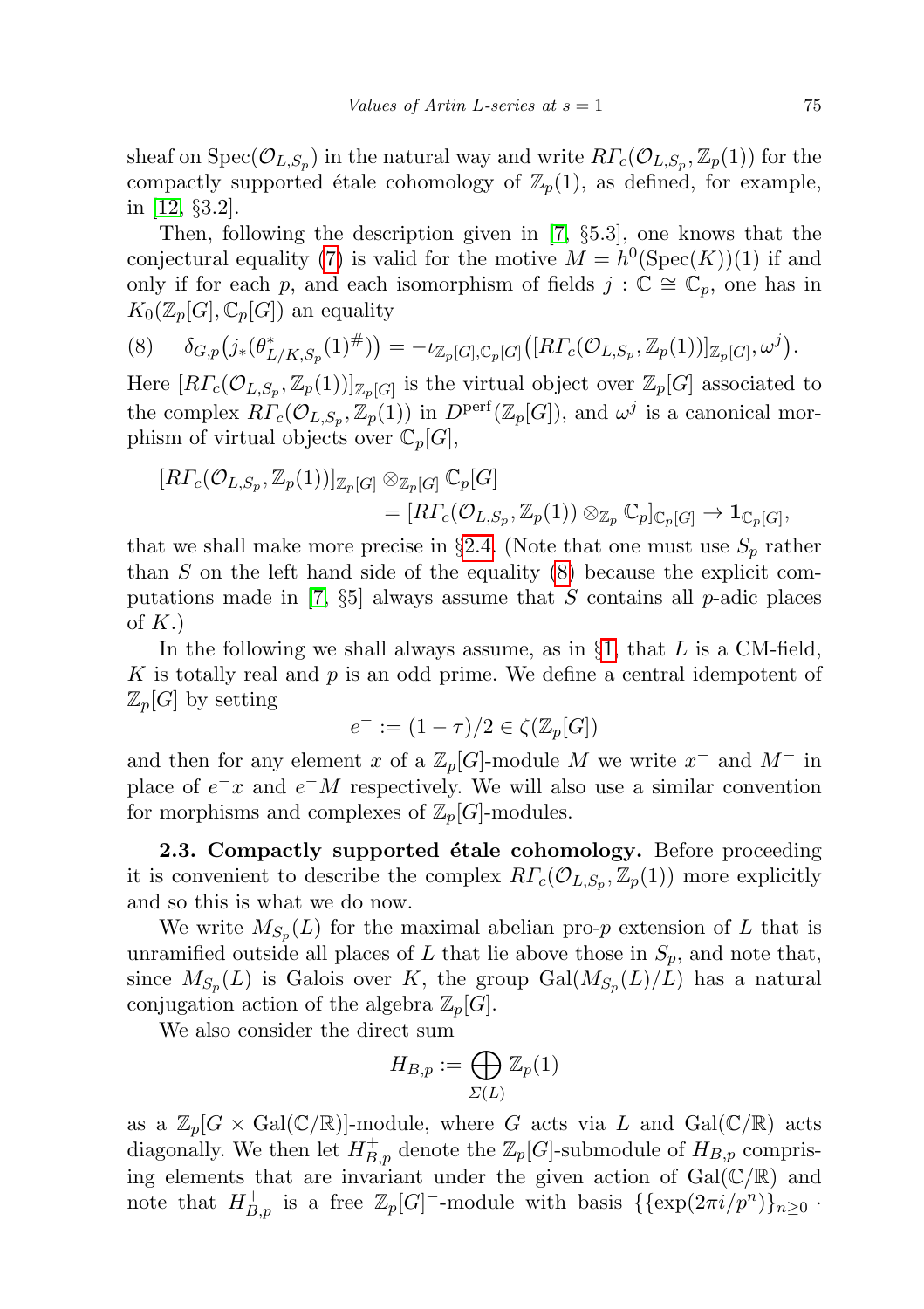$(\sigma_b - c \circ \sigma_b)\}_{1 \leq b \leq d_K}$ , where c is the generator of Gal( $\mathbb{C}/\mathbb{R}$ ) and we regard  $\{\exp(2\pi i/p^n)\}_{n\geq 0}$  as a generator of the  $\mathbb{Z}_p$ -module  $\mathbb{Z}_p(1)$ .

We recall that, for any noetherian ring  $R$ , a complex of  $R$ -modules is said to be 'cohomologically perfect' if it can be represented by a bounded complex of finitely generated  $R$ -modules and is also such that each of its cohomology modules has finite projective dimension over R. We further note that a cohomologically perfect complex of R-modules is automatically a perfect complex of R-modules.

We write  $S_p(L)$  for the set of places of L above those in  $S_p$  and use the diagonal homomorphism  $\Delta_{L,S_p(L)}$  from [\(5\)](#page-4-1).

<span id="page-9-0"></span>PROPOSITION 2.1. We fix  $L/K$  and S as above and we set  $C^{\bullet}$  :=  $R\Gamma_c(\mathcal{O}_{L,S_p}, \mathbb{Z}_p(1))$ . Moreover, we set  $\mathfrak{A} := \mathbb{Z}_p[G]$ <sup>-</sup>. Then  $C^{\bullet,-}$  is a cohomologically perfect complex of A-modules that is acyclic outside degrees one and two. In addition, there is a canonical identification of  $H^1(\mathcal{C}^{\bullet,-})$  with the free  $\mathfrak{A}\text{-module } H_{B,p}^+$  and of  $H^2(C^{\bullet,-})$  with the Galois group  $\mathrm{Gal}(M_{S_p}(L)/L)^-$ .

*Proof.* It is well known that the complex  $C^{\bullet}$  has all of the following properties (see, for example, the proof of [\[7,](#page-25-6) Lemma 4.1]):

- (P1)  $C^{\bullet}$  is a perfect complex of  $\mathbb{Z}_p[G]$ -modules that is acyclic outside degrees one, two and three.
- (P2) There are canonical short exact sequences of  $\mathbb{Z}_p[G]$ -modules

$$
0 \to H_{B,p}^+ \to H^1(C^{\bullet}) \to \ker(\Delta_{L,S_p(L)}) \to 0
$$

and

$$
0 \to \text{cok}(\Delta_{L,S_p(L)}) \to H^2(C^{\bullet}) \to \text{Cl}(\mathcal{O}_{L,S_p}) \otimes_{\mathbb{Z}} \mathbb{Z}_p \to 0.
$$

(P3) The  $\mathbb{Z}_p[G]$ -module  $H^3(C^{\bullet})$  is canonically isomorphic to  $\mathbb{Z}_p$  (with trivial G-action).

Clearly,  $\mathbb{Z}_p^-$  vanishes and hence (P1) and (P3) combine to imply that  $C^{\bullet,-}$  is a perfect complex of  $\mathfrak A$ -modules that is acyclic outside degrees one and two. A standard construction of homological algebra then shows that  $C^{\bullet,-}$  is quasi-isomorphic to a complex of  $\mathfrak A$ -modules  $\varPsi^{\bullet}$  of the form  $\varPsi^1\to\varPsi^2$ where  $\Psi^2$  is a finitely generated free  $\mathfrak{A}\text{-module}$  and  $\Psi^1$  is a finitely generated A-module that has finite projective dimension (and is placed in degree one). Using such a quasi-isomorphism we can identify the cohomology groups  $H^1(\Psi^{\bullet})$  and  $H^2(\Psi^{\bullet})$  with  $H^1(C^{\bullet,-})$  and  $H^1(C^{\bullet,-})$  and hence obtain an exact sequence of A-modules of the form

$$
0 \to H^1(C^{\bullet,-}) \to \Psi^1 \to \Psi^2 \to H^2(C^{\bullet,-}) \to 0.
$$

But, as already observed in Remark [1.4,](#page-4-0) the group  $\ker(\Delta_{L,S_p(L)})$ <sup>-</sup> vanishes and so (P2) induces a canonical identification of  $H^1(C^{\bullet,-}) = H^1(C^{\bullet})^$ with  $(H_{B,p}^+)$ <sup>-</sup> =  $H_{B,p}^+$ . In particular, since  $H^1(C^{\bullet,-})$  is a free  $\mathfrak{A}$ -module, the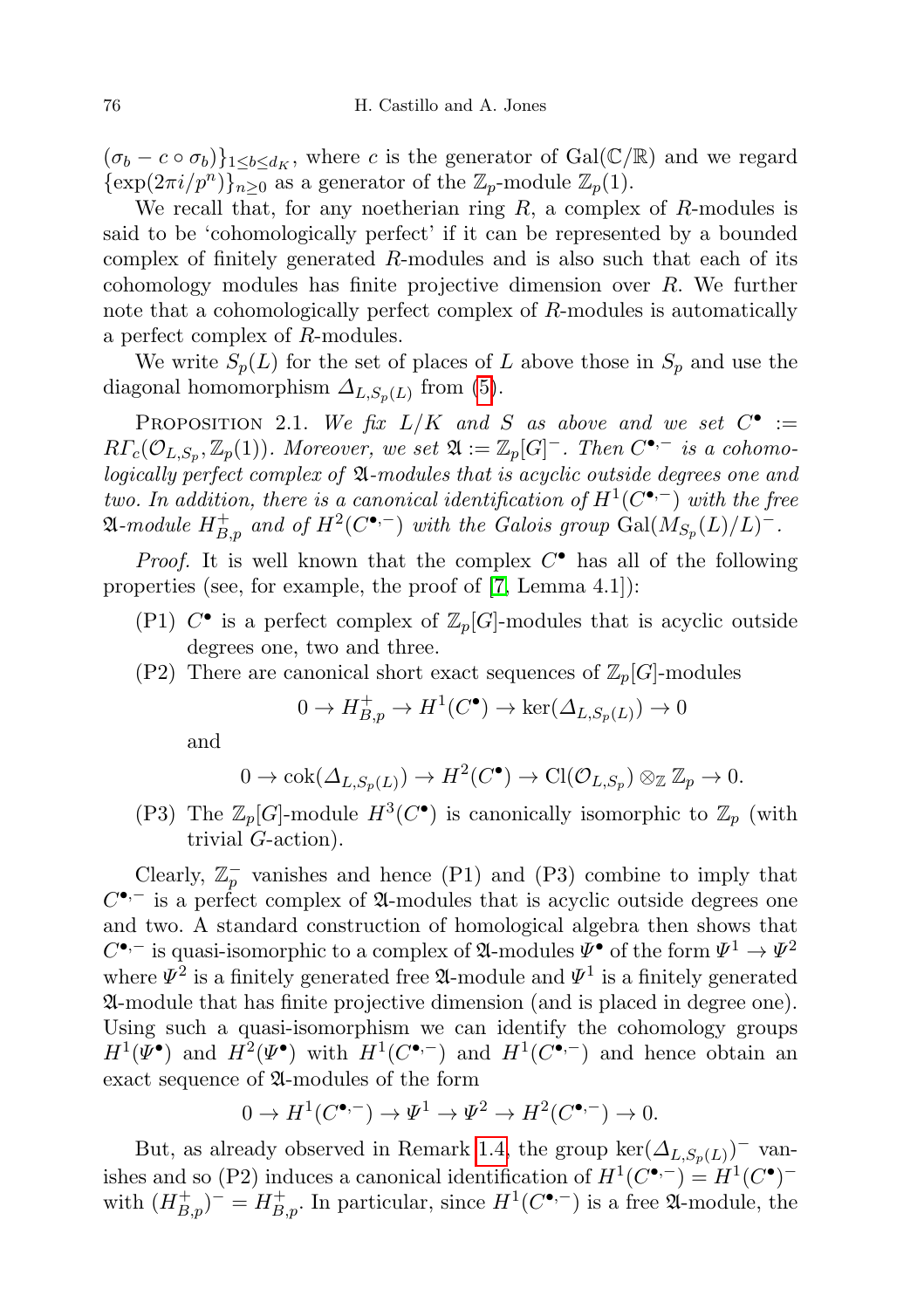last displayed exact sequence implies that  $H^2(C^{\bullet,-})$  has finite projective dimension as an  $\mathfrak A$ -module and hence that  $C^{\bullet,-}$  is a cohomologically perfect complex of A-modules, as claimed.

At this stage to complete the proof it suffices to note that there are canonical isomorphisms of  $\mathbb{Z}_p[G]$ -modules of the form

$$
H^{2}(C^{\bullet}) \cong \text{Hom}_{\text{cont}}(H^{1}(\mathcal{O}_{L,S_{p}}, \mathbb{Q}_{p}/\mathbb{Z}_{p}), \mathbb{Q}_{p}/\mathbb{Z}_{p})
$$
  
\n
$$
\cong \text{Hom}_{\text{cont}}\Big(\varinjlim_{n} H^{1}(\mathcal{O}_{L,S_{p}}, \mathbb{Z}/p^{n}), \mathbb{Q}_{p}/\mathbb{Z}_{p}\Big)
$$
  
\n
$$
\cong \varprojlim_{n} \text{Hom}_{\text{cont}}(H^{1}(\mathcal{O}_{L,S_{p}}, \mathbb{Z}/p^{n}), \mathbb{Q}_{p}/\mathbb{Z}_{p})
$$
  
\n
$$
\cong \varprojlim_{n} \text{Hom}_{\text{cont}}(\text{Hom}_{\text{cont}}(\text{Gal}(M_{S_{p}}(L)/L), \mathbb{Z}/p^{n}), \mathbb{Q}_{p}/\mathbb{Z}_{p})
$$
  
\n
$$
\cong \varprojlim_{n} \text{Gal}(M_{S_{p}}(L)/L)/p^{n} \cong \text{Gal}(M_{S_{p}}(L)/L).
$$

All isomorphisms here are clear except for the first, which is induced by the Artin–Verdier Duality Theorem, and the fourth, which is induced by the canonical identification of  $H^1(\mathcal{O}_{L,S_p}, \mathbb{Z}/p^n)$  with

$$
\mathrm{Hom}_{\mathrm{cont}}(\mathrm{Gal}(N_{S_p}(L)/L),\mathbb{Z}/p^n) \cong \mathrm{Hom}_{\mathrm{cont}}(\mathrm{Gal}(M_{S_p}(L)/L),\mathbb{Z}/p^n).
$$

Here  $N_{S_p}(L)$  denotes the maximal pro-p extension of L that is unramified outside of  $S_p(L)$  and so the displayed isomorphism follows from the fact that  $Gal(M_{S_p}(L)/L)$  identifies with the abelianisation of  $Gal(N_{S_p}(L)/L)$ .

<span id="page-10-0"></span>2.4. A useful reinterpretation. In this subsection we shall give a more explicit description of the 'minus part' of the conjectural equality [\(8\)](#page-8-0) in terms of the refined Euler characteristics  $\chi(-, -)$  that are defined in [\[6\]](#page-25-15).

Below we often use the following convention: if  $E$  is an extension field of  $\mathbb{Q}_p$ , then in each degree *i* we set

$$
H^i_c(E(1)):=E\otimes_{{\mathbb Z}_p} H^i(R\varGamma_c({\mathcal{O}}_{L,S_p},{\mathbb Z}_p(1))),
$$

which is to be regarded as an  $E[G]$ -module in the natural way.

<span id="page-10-1"></span>PROPOSITION 2.2. There exists a canonical isomorphism of  $\mathbb{C}_p[G]$ -modules (that is described explicitly in the course of the proof below)

$$
\Phi_{L/K}^j: H_c^2(\mathbb{C}_p(1))^- \to H_c^1(\mathbb{C}_p(1))^-
$$

for which one has

 $\iota_{\mathbb{Z}_p[G],\mathbb{C}_p[G]}([R\Gamma_c(\mathcal{O}_{L,S_p},\mathbb{Z}_p(1))]_{\mathbb{Z}_p[G]},\omega^j)^{-} = \chi\big(R\Gamma_c(\mathcal{O}_{L,S_p},\mathbb{Z}_p(1))^{-},\Phi^j_{L/K}\big)$ in  $K_0(\mathbb{Z}_p[G]^-,\mathbb{C}_p[G]^-).$ 

*Proof.* Recalling that  $\Sigma(L)$  denotes the set of all complex embeddings  $L \to \mathbb{C}$  we consider the direct sum  $\bigoplus_{\Sigma(L)} \mathbb{C}$  as a  $G \times \text{Gal}(\mathbb{C}/\mathbb{R})$ -module, where G acts via L and Gal( $\mathbb{C}/\mathbb{R}$ ) acts diagonally. We write  $H_B$  for the  $G \times$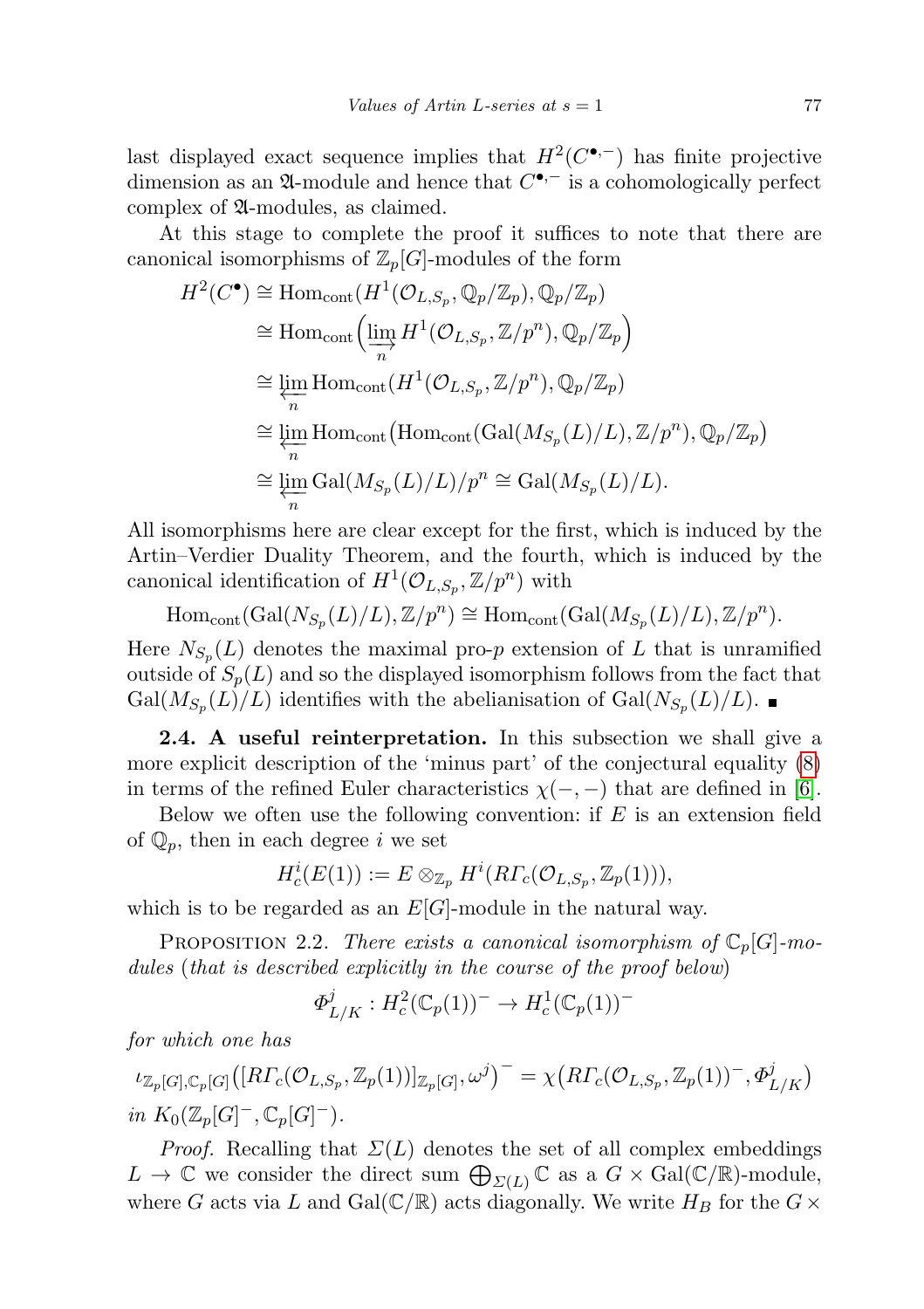$\mathrm{Gal}(\mathbb{C}/\mathbb{R})\text{-submodule} \bigoplus_{\varSigma(L)} 2\pi i \!\cdot\! \mathbb{Z}$  of  $\bigoplus_{\varSigma(L)} \mathbb{C}$  and let  $H^+_B$  $\mathcal{L}_B^+$  and  $(\bigoplus_{\varSigma(L)} \mathbb{C})^+$ denote the G-submodules comprising elements invariant under the action of  $Gal(\mathbb{C}/\mathbb{R}).$ 

Then, by taking the 'minus part' of (that is, by applying the exact functor  $\mathbb{C}_p[G]^- \otimes_{\mathbb{C}_p[G]} -$  to) the explicit description of the morphism  $\omega^j$  that is given by Breuning and Burns in [\[7,](#page-25-6) (26)] one finds that  $\omega^{j,-}$  is equal to the following composite morphism:

<span id="page-11-2"></span>
$$
(9) \quad [(R\Gamma_c(\mathcal{O}_{L,S_p}, \mathbb{Z}_p(1)) \otimes_{\mathbb{Z}_p} \mathbb{C}_p)^-]_{\mathbb{C}_p[G]} -
$$
  
\n
$$
\cong [H_c^1(\mathbb{C}_p(1))^-]_{\mathbb{C}_p[G]}^{-1} \otimes [H_c^2(\mathbb{C}_p(1))^-]_{\mathbb{C}_p[G]} -
$$
  
\n
$$
\cong [H_B^+ \otimes_{\mathbb{Z}} \mathbb{C}_p]_{\mathbb{C}_p[G]}^{-1} \otimes [H_B^+ \otimes_{\mathbb{Z}} \mathbb{C}_p]_{\mathbb{C}_p[G]} - \cong 1_{\mathcal{V}(\mathbb{C}_p[G]} -)
$$

The first morphism here is the canonical 'passage to cohomology' morphism, the third is induced by the very definition of inverse virtual object, and the second is equal to  $[\psi_1]_{\mathbb{C}_p[G]}^{-1} \otimes [\psi_2]_{\mathbb{C}_p[G]}$ , where we use the composite isomorphisms of  $\mathbb{C}_p[G]$ <sup>-</sup>-modules

.

<span id="page-11-0"></span>(10) 
$$
\psi_1: H_c^1(\mathbb{C}_p(1))^-\cong H_{B,p}^+\otimes_{\mathbb{Z}_p}\mathbb{C}_p\cong H_B^+\otimes_{\mathbb{Z}}\mathbb{C}_p
$$

and

<span id="page-11-1"></span>(11) 
$$
\psi_2: H_c^2(\mathbb{C}_p(1))^-\cong U_p^1(L)^-\otimes_{\mathbb{Z}_p}\mathbb{C}_p
$$

$$
\cong \left(\prod_{w|p}L_w\right)^-\otimes_{\mathbb{Q}_p}\mathbb{C}_p\cong (L\otimes_{\mathbb{Q}}\mathbb{C}_p)^-\cong H_B^+\otimes_{\mathbb{Z}}\mathbb{C}_p.
$$

Here the first isomorphism in [\(10\)](#page-11-0) comes from Proposition [2.1](#page-9-0) and the second is the scalar extension of the isomorphism of  $\mathbb{Z}_p[G]$ <sup>-</sup>-modules

(12) 
$$
H^+_{B,p} \to H^+_B \otimes_{\mathbb{Z}} \mathbb{Z}_p
$$

that is the restriction of the map  $H_{B,p} \to H_B \otimes_{\mathbb{Z}} \mathbb{Z}_p$  which sends each element  $(n_{\sigma}\{\exp(2\pi i/p^n)\}_{n\geq 0})_{\sigma\in \Sigma(L)}$  to  $(n_{\sigma}(2\pi i))_{\sigma\in \Sigma(L)}$ ; the first isomorphism in [\(11\)](#page-11-1) is induced by the isomorphism  $H_c^2(\mathbb{C}_p(1))^- \cong \text{cok}(\Delta_{L,S_p})^- \otimes_{\mathbb{Z}_p} \mathbb{C}_p$ coming from Proposition [2.1](#page-9-0) together with the obvious equalities

<span id="page-11-3"></span>
$$
\mathrm{cok}(\varDelta_{L,S_p})^-\otimes_{\mathbb{Z}_p}\mathbb{C}_p=\mathrm{cok}(\varDelta_{L,S'})^-\otimes_{\mathbb{Z}_p}\mathbb{C}_p=U_p^1(L)^-\otimes_{\mathbb{Z}_p}\mathbb{C}_p,
$$

where  $S'$  denotes the set of places of  $K$  which are either  $p$ -adic or archimedean; the second isomorphism in [\(11\)](#page-11-1) is induced by the canonical isomorphism

(13) 
$$
U_p^1(L) \to \prod_{w|p} L_w, \quad (u_w)_w \mapsto (\log_p u_w)_w;
$$

the third isomorphism in [\(11\)](#page-11-1) is induced by the isomorphism

(14) 
$$
L \otimes_{\mathbb{Q}} \mathbb{Q}_p \to \prod_{w|p} L_w
$$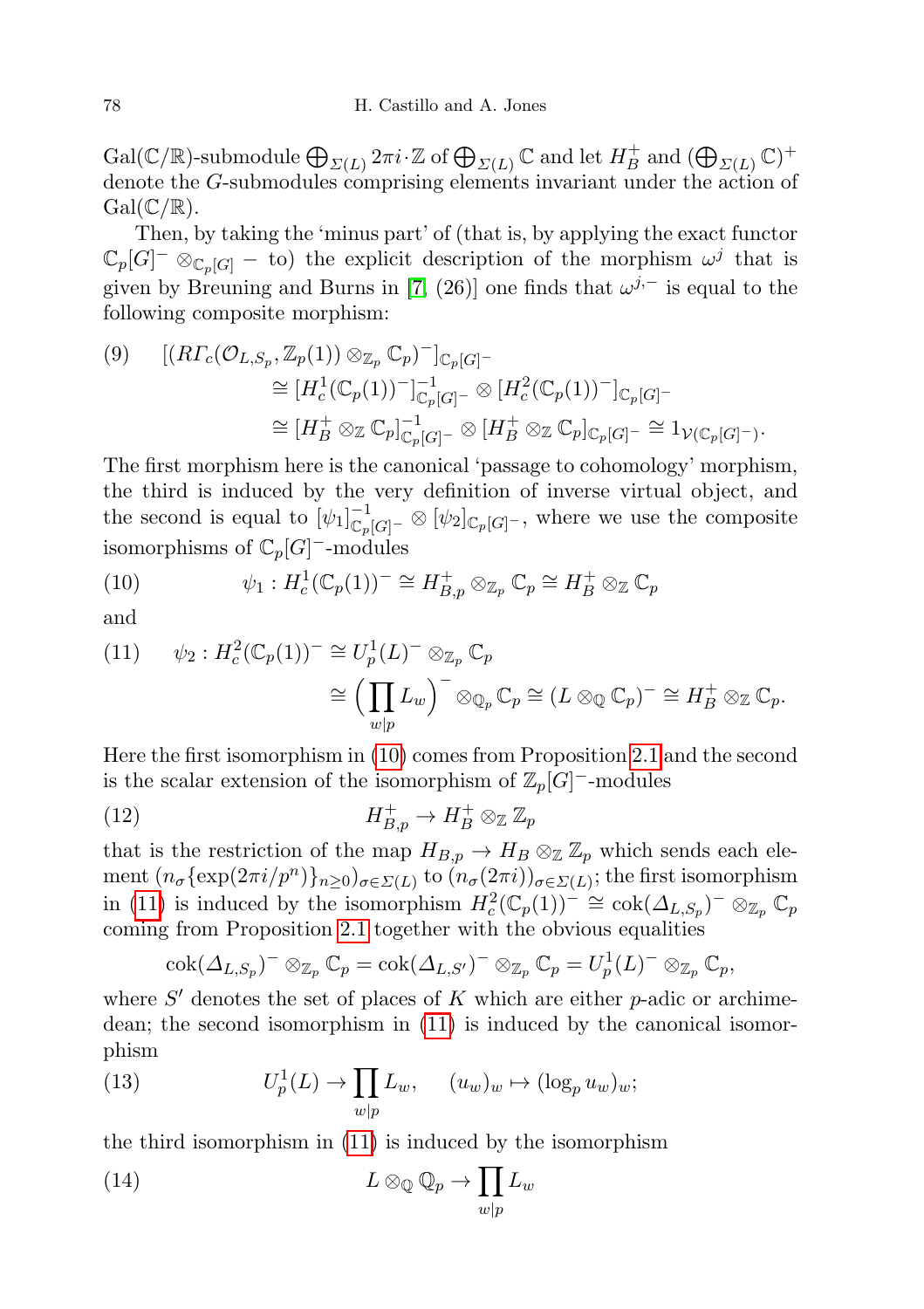coming from the natural diagonal map  $L \to \prod_{w|p} L_w$ ; the last isomorphism in [\(11\)](#page-11-1) is induced by the image under  $-\otimes_{\mathbb{R},j}\mathbb{C}_p$  of the isomorphism of  $\mathbb{R}[G]$ -modules

(15) 
$$
L^{-} \otimes_{\mathbb{Q}} \mathbb{R} \cong H_{B}^{+} \otimes_{\mathbb{Z}} \mathbb{R}
$$

that is obtained by restricting the isomorphism  $L \otimes_{\mathbb{Q}} \mathbb{R} \cong (\bigoplus_{\varSigma(L)} \mathbb{C})^+$  which sends each element  $a \otimes z$  to  $(\sigma(a)z)_{\sigma \in \Sigma(L)}$ .

We now define an isomorphism of  $\mathbb{C}_p[G]$ <sup>-</sup>-modules by setting

$$
\Phi_{L/K}^j := \psi_1^{-1} \circ \psi_2 : H_c^2(\mathbb{C}_p(1))^- \to H_c^1(\mathbb{C}_p(1))^-.
$$

We recall that an explicit description of the isomorphism  $\iota_{\mathbb{Z}_p[G]^-,\mathbb{C}_p[G]}$ that occurs in [\(6\)](#page-6-1) is given in the proof of [\[12,](#page-25-0) Proposition 2.5] (and is also derived, with more details, in [\[7,](#page-25-6) Lemma 5.1, Theorem 6.2 and Lemma 6.3]). By combining this description with the explicit description of the morphism  $\omega^{j,-}$  given in [\(9\)](#page-11-2) and the very definition of the isomorphism  $\Phi^j_{L/K}$  it is clear that

$$
\iota_{\mathbb{Z}_p[G],\mathbb{C}_p[G]}([R\Gamma_c(\mathcal{O}_{L,S_p},\mathbb{Z}_p(1))]_{\mathbb{Z}_p[G]},\omega^j)^-
$$
  
=  $\iota_{\mathbb{Z}_p[G]^-,\mathbb{C}_p[G]}(-\big[R\Gamma_c(\mathcal{O}_{L,S_p},\mathbb{Z}_p(1))^-\big]_{\mathbb{Z}_p[G]^-},\omega^{j,-}\big)$   
=  $\chi\big(R\Gamma_c(\mathcal{O}_{L,S_p},\mathbb{Z}_p(1))^-, \Phi^j_{L/K}\big)$ 

in  $K_0(\mathbb{Z}_p[G]^-,\mathbb{C}_p[G]^-)$ , as we wanted to prove.

**2.5.** A comparison of  $p$ -adic regulators. In this section we prove the following useful comparison result.

<span id="page-12-0"></span>PROPOSITION 2.3. For each element  $\underline{u}$  of  $U_p^1(L)^{d_K}$  there exists a homomorphism of  $\mathbb{Z}_p[G]$ <sup>-</sup>-modules

$$
\phi_{\underline{u}}: H^1_c(\mathcal{O}_{L,S_p}, \mathbb{Z}_p(1))^- \to H^2_c(\mathcal{O}_{L,S_p}, \mathbb{Z}_p(1))^-
$$

for which one has

$$
\mathrm{Nrd}_{\mathbb{C}_p[G]}(\Phi^j_{L/K} \circ (\mathbb{C}_p \otimes_{\mathbb{Z}_p} \phi_{\underline{u}})) = \mathrm{Nrd}_{\mathbb{C}_p[G]}(M^j(\underline{u}))
$$

where  $M^{j}(\underline{u})$  is the matrix in  $M_{d_K}(\mathbb{C}_p[G])$  that is defined in [\(2\)](#page-1-0). Furthermore, the homomorphism  $\phi_u$  is injective whenever <u>u</u> belongs to the set  $U_{L/K,p}.$ 

Proof. First we fix, just as in §[1,](#page-0-0) a set

$$
Z := \{ \sigma_b : 1 \le b \le d_K \}
$$

of representatives for the orbits of the natural action of G on  $\Sigma(L)$ .

Then, since each element of  $\Sigma(L)$  can be written uniquely in the form  $\sigma_b \circ g$  for some index b and element g of G, this choice gives rise to an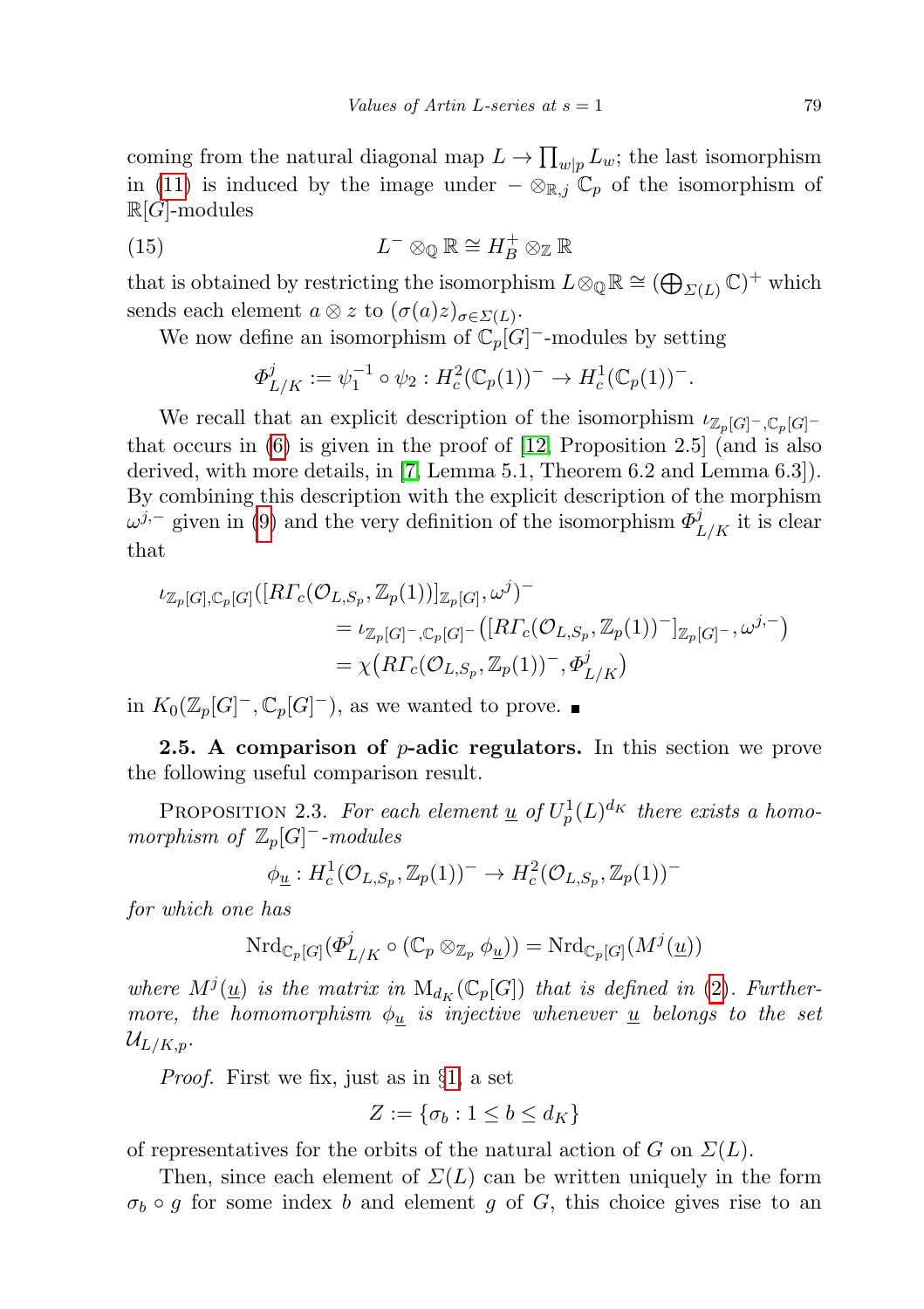isomorphism of  $\mathbb{Z}_p[G]$ -modules

$$
h'_Z: H_B \otimes_{\mathbb{Z}} \mathbb{Z}_p \to \bigoplus_{b=1}^{d_K} \mathbb{Z}_p[G]
$$

which sends each element  $(2\pi i \cdot n_\rho)_{\rho \in \Sigma(L)} \otimes_{\mathbb{Z}} 1$  of  $H_B \otimes_{\mathbb{Z}} \mathbb{Z}_p$  to the element  $(\sum_{g \in G} n_{\sigma_b g} g^{-1})_{1 \leq b \leq d_K}$  of  $\bigoplus_{b=1}^{d_K} \mathbb{Z}_p[G]$ . In the following we write

$$
h_Z: H_B^+ \otimes_{\mathbb{Z}} \mathbb{Z}_p \rightarrow \bigoplus_{b=1}^{d_K} \mathbb{Z}_p[G]^-
$$

for the isomorphism of  $\mathbb{Z}_p[G]$ <sup>-</sup>-modules that is obtained by restricting  $h'_Z$ .

We then consider the composite isomorphism of  $\mathbb{Z}_p[G]$ <sup>-</sup>-modules

$$
\psi_Z: H^1_c(\mathbb{Z}_p(1))^-\cong H^+_{B,p}\cong H^+_B\otimes_{\mathbb{Z}} \mathbb{Z}_p\cong \bigoplus_{b=1}^{d_K} \mathbb{Z}_p[G]^-,
$$

where the first isomorphism comes from Proposition [2.2,](#page-10-1) the second one is  $(12)$  and the last one is  $h_Z$ .

<span id="page-13-0"></span>Recalling that  $\underline{u} = (u_b)_{1 \leq b \leq d_K}$ , we next write

(16) 
$$
\Phi_{\underline{u}} : \bigoplus_{b=1}^{d_K} \mathbb{Z}_p[G]^- \to U_p^1(L)^-
$$

for the natural homomorphism of  $\mathbb{Z}_p[G]$ <sup>-</sup>-modules which sends each element  $(z_b)_{1 \leq b \leq d_K}$  to  $\prod_{b=1}^{d_K} u_b^{z_b}$  (where we write the natural action of  $\mathbb{Z}_p[G]$  on unit groups exponentially) and also

<span id="page-13-1"></span>(17) 
$$
a_{L,S,p}: U_p^1(L) = \prod_{w|p} U^1(L_w) \subset \prod_{w|p} L_w^{\times} \hat{\otimes}_{\mathbb{Z}} \mathbb{Z}_p \xrightarrow{A_{L,S,p}} \text{Gal}(M_{S_p}(L)/L)
$$

for the composite homomorphism of  $\mathbb{Z}_p[G]$ -modules in which  $A_{L,S,p}$  denotes the homomorphism that is induced by (restriction of) the global Artin reciprocity map.

We then define

$$
\phi_{\underline{u},Z}: H_c^1(\mathcal{O}_{L,S_p}, \mathbb{Z}_p(1))^- \to H_c^2(\mathcal{O}_{L,S_p}, \mathbb{Z}_p(1))^- \cong \text{Gal}(M_{S_p}(L)/L)^-
$$

to be the unique homomorphism of  $\mathbb{Z}_p[G]$ <sup>-</sup>-modules which makes the following diagram commute:

<span id="page-13-2"></span>(18)  

$$
H_c^1(\mathcal{O}_{L,S_p}, \mathbb{Z}_p(1)) \xrightarrow{\phi_{\underline{u},Z}} H_c^2(\mathcal{O}_{L,S_p}, \mathbb{Z}_p(1)) \xrightarrow{\phi_Z} \begin{cases} a_{L,S_p} \\ a_{L,S_p} \end{cases}
$$

$$
\bigoplus_{b=1}^{d_K} \mathbb{Z}_p[G] \xrightarrow{\Phi_{\underline{u}}} U_p^1(L) \xrightarrow{\phi_Z}
$$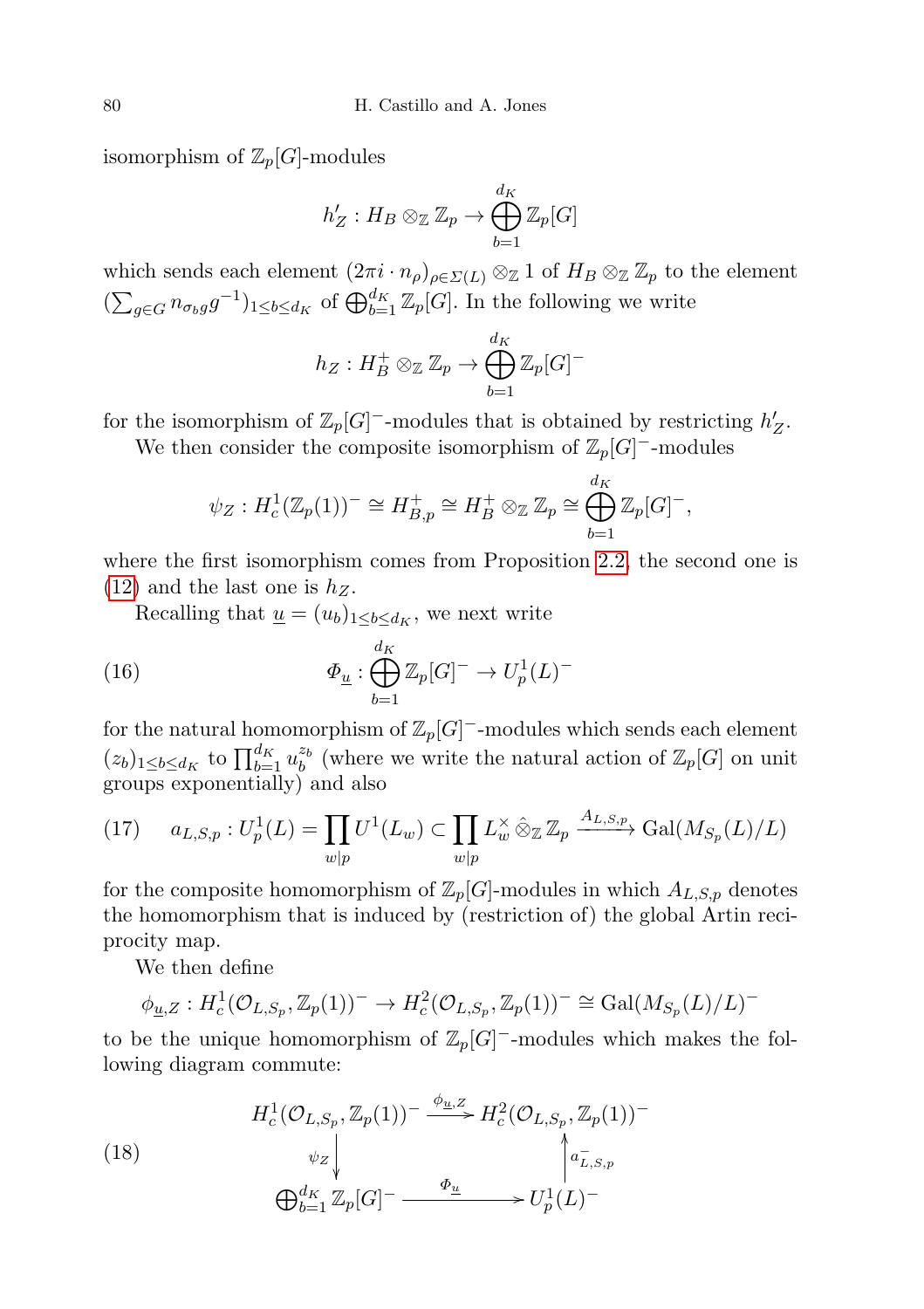Now for each homomorphism of  $\mathbb{Z}_p[G]$ <sup>-</sup>-modules  $\theta : M \to N$  we write  $\theta_{\mathbb{C}_p}$ for the induced homomorphism of  $\mathbb{C}_p[G]$ <sup>-</sup>-modules  $\mathbb{C}_p \otimes_{\mathbb{Z}_p} M \to \mathbb{C}_p \otimes_{\mathbb{Z}_p} N$ .

We then define  $\Xi_2^j$  $Z$  to be the unique isomorphism of  $\mathbb{C}_p[G]$ <sup>-</sup>-modules which makes the (second square of the) following diagram commute:

<span id="page-14-0"></span>(19)  
\n
$$
H_c^1(\mathbb{C}_p(1))^- \xrightarrow{(\phi_{\underline{u},Z})_{\mathbb{C}_p}} H_c^2(\mathbb{C}_p(1))^- \xrightarrow{\Phi_{L/K}^j} H_c^1(\mathbb{C}_p(1))^-
$$
\n
$$
(\psi_Z)_{\mathbb{C}_p} \downarrow \qquad \qquad (a_{L,S,p}^-)_{\mathbb{C}_p} \uparrow \qquad (\psi_Z)_{\mathbb{C}_p} \downarrow \qquad \qquad (\psi_Z)_{\mathbb{C}_p}
$$
\n
$$
\bigoplus_{b=1}^{d_K} \mathbb{C}_p[G]^- \xrightarrow{(\Phi_{\underline{u}})_{\mathbb{C}_p}} \mathbb{C}_p \otimes_{\mathbb{Z}_p} U_p^1(L)^- \xrightarrow{\Xi_Z^j} \bigoplus_{b=1}^{d_K} \mathbb{C}_p[G]^-
$$

In particular, since the vertical maps in this diagram are bijective we find that

$$
\mathrm{Nrd}_{\mathbb{C}_p[G]}(\varPhi^j_{L/K} \circ (\phi_{\underline{u},Z})_{\mathbb{C}_p}) = \mathrm{Nrd}_{\mathbb{C}_p[G]}(\varXi_Z^j \circ (\varPhi_{\underline{u}})_{\mathbb{C}_p}).
$$

This equality shows that the claimed result will follow (with  $\phi_u = \phi_{u,z}$ ) if we can show that  $M^{j}(\underline{u})$  is equal to the matrix of the composite map  $\Xi_2^j$  $\mathcal{L}_Z^j \circ (\Phi_{\underline{u}})_{\mathbb{C}_p}$  with respect to the obvious  $\mathbb{C}_p[G]$ <sup>-</sup>-basis of the (free) module  $\bigoplus_{b=1}^{d_K} \mathbb{C}_p[G]^-$ .

To check this we recall that  $\Phi^j_{L/K}$  is defined to be the composite  $\psi_1^{-1} \circ \psi_2$ whilst the explicit definitions of the homomorphisms  $\psi_Z$ ,  $h_Z$  and  $\psi_1$  ensures that  $(\psi_Z)_{\mathbb{C}_p}$  is equal to  $(h_Z)_{\mathbb{C}_p} \circ \psi_1$ . From the commutativity of the second square in [\(19\)](#page-14-0) we therefore find that

<span id="page-14-1"></span>(20) 
$$
\Xi_Z^j = (\psi_Z)_{\mathbb{C}_p} \circ \Phi_{L/K}^j \circ (a_{L,S,p}^-)_{\mathbb{C}_p} = (h_Z)_{\mathbb{C}_p} \circ \psi_2 \circ (a_{L,S,p}^-)_{\mathbb{C}_p}.
$$

Now  $(a_{L,S,p}^{-})_{\mathbb{C}_p}$  is the inverse of the first map that occurs in the def-inition [\(11\)](#page-11-1) of the isomorphism  $\psi_2$  and so  $\psi_2 \circ (a_{L,S,p}^-)_{\mathbb{C}_p}$  is equal to the composite homomorphism

$$
U_p^1(L)^{-} \otimes_{\mathbb{Z}_p} \mathbb{C}_p \cong \Big(\prod_{w|p} L_w\Big)^{-} \otimes_{\mathbb{Q}_p} \mathbb{C}_p \cong (L \otimes_{\mathbb{Q}} \mathbb{C}_p)^{-} \cong H_B^+ \otimes_{\mathbb{Z}} \mathbb{C}_p \subset \prod_{\Sigma(L)} \mathbb{C}_p
$$

which sends each element  $u \otimes_{\mathbb{Z}_p} 1$  to  $(\log_p(j(\rho(u)) \otimes_{\mathbb{Z}_p} 1))_{\rho \in \Sigma(L)}$ , where  $\log_p$ is the  $\mathbb{C}_p$ -linear extension of Iwasawa's p-adic logarithm to  $U_p^1(L)^{-1} \otimes_{\mathbb{Z}_p} \mathbb{C}_p$ .

By applying  $(h_Z)_{\mathbb{C}_p}$  to this map it then follows from [\(20\)](#page-14-1) that for every element u in  $U_p(L)$ <sup>-</sup> one has an equality

$$
\begin{split} \Xi_Z^j(u \otimes_{\mathbb{Z}_p} 1) &= (h_Z)_{\mathbb{C}_p} \big( \big( \log_p \big( j(\rho(u)) \otimes_{\mathbb{Z}_p} 1 \big) \big)_{\rho \in \Sigma(L)} \big) \\ &= \bigg( \frac{1}{j(2\pi i)} \sum_{g \in G} \log_p \big( j \circ \sigma_b(g(u)) \big) g^{-1} \bigg)_{1 \le b \le d_K} .\end{split}
$$

After recalling the explicit definition [\(16\)](#page-13-0) of the homomorphism  $\Phi_u$  it is then clear that, with respect to the obvious  $\mathbb{C}_p[G]$ <sup>-</sup>-basis of  $\bigoplus_{b=1}^{d_K} \mathbb{C}_p[G]$ <sup>-</sup>,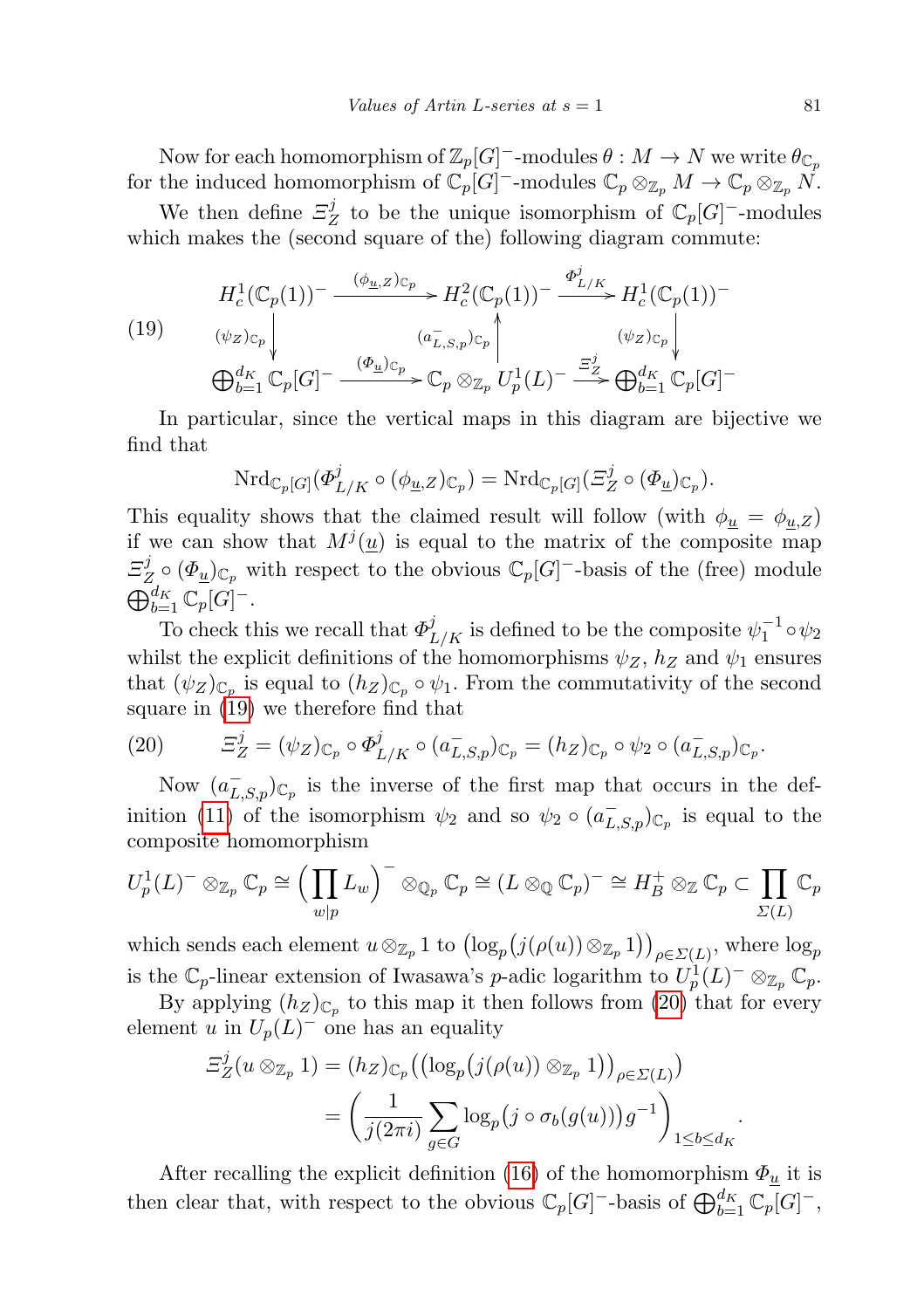the matrix of the composite  $\Xi^j_z$  $Z^{\jmath} \circ (\Phi_{\underline{u}})_{\mathbb{C}_p}$  is equal to

$$
M^{j}(\underline{u}) := \left(\frac{1}{j(2\pi i)} \sum_{g \in G} \log_p(j \circ \sigma_b(g(u_a)))g^{-1}\right)_{1 \leq a,b \leq d_K},
$$

as required.

It now only remains to check that the homomorphism  $\phi_{\underline{u},Z}$  is injective provided that  $\underline{u}$  belongs to the set  $\mathcal{U}_{L/K,p}$  defined just after [\(2\)](#page-1-0). In this case the map  $\Phi_u$  is obviously injective and so im $(\Phi_u)$  is a free  $\mathbb{Z}_p[G]$ <sup>-</sup>-module. On the other hand, from the lower row of the exact commutative diagram in [\[25,](#page-26-13) Lemma (10.3.12)] (with S equal to  $S_p(L)$  in our notation) one finds that the kernel of the homomorphism  $A_{L,S,p}$  that occurs in [\(17\)](#page-13-1) is equal to the intersection

$$
\operatorname{im}(\Delta_{L,S(L)}) \cap \left(\prod_{w|p} L_w^{\times} \hat{\otimes}_{\mathbb{Z}} \mathbb{Z}_p\right) \subset \prod_{w \in S_p(L)} L_w^{\times} \hat{\otimes}_{\mathbb{Z}} \mathbb{Z}_p,
$$

where the diagonal homomorphism  $\Delta_{L,S(L)}$  is as in [\(5\)](#page-4-1).

Given the commutativity of the diagram [\(18\)](#page-13-2) this implies that the composite map  $\Phi_u \circ \psi_Z$  induces an isomorphism

(21) 
$$
\ker(\phi_{\underline{u},Z}) \cong \operatorname{im}(\underline{\Phi}_{\underline{u}}) \cap \operatorname{im}(\Delta_{L,S(L)}).
$$

Now this intersection is equal to

<span id="page-15-1"></span>
$$
\operatorname{im}(\varPhi_{\underline{u}}) \cap \varDelta_{L,S(L)}(\mathcal{O}_{L}^{\times} \otimes_{\mathbb{Z}} \mathbb{Z}_{p})^{-} = \operatorname{im}(\varPhi_{\underline{u}}) \cap \varDelta_{L,S(L)}((\mathcal{O}_{L}^{\times} \otimes_{\mathbb{Z}} \mathbb{Z}_{p})^{-})
$$

and this module is trivial since  $\text{im}(\Phi_{\underline{u}})$  is  $\mathbb{Z}_p$ -free whilst  $(\mathcal{O}_L^{\times} \otimes_{\mathbb{Z}} \mathbb{Z}_p)^-$  is finite (as already noted in Remark [1.4\)](#page-4-0). The isomorphism [\(21\)](#page-15-1) therefore implies that  $\phi_{u,Z}$  is injective, as claimed.

This completes the proof of Proposition [2.3.](#page-12-0)  $\blacksquare$ 

**3.** A useful algebraic observation. In this section we prove a purely algebraic result that plays an important role in our proof of Theorem [1.1.](#page-2-0)

To do this we fix a Dedekind domain R with field of fractions F and an extension field  $E$  of  $F$ . We also fix an  $R$ -order  $\mathfrak A$  in a finitely generated semisimple F-algebra A and we set  $A_E := E \otimes_F A$ . (The standard example we have in mind for this is the case  $R = \mathbb{Z}_p$ ,  $E = \mathbb{C}_p$  and  $\mathfrak{A} = \mathbb{Z}_p[G]$ <sup>-</sup> and  $A = \mathbb{Q}_p[G]$ <sup>-</sup> for some finite group G.)

<span id="page-15-0"></span>3.1. Fitting invariants and the denominator ideal. In this subsection we quickly review the invariants that are introduced by Nickel in [\[26\]](#page-26-5).

For  $\zeta(\mathfrak{A})$ -submodules of an R-torsionfree  $\zeta(\mathfrak{A})$ -module X Nickel introduces an equivalence relation of 'Nrd $(\mathfrak{A})$ -equivalence' and a notion of inclusion among its classes. More precisely, two such submodules M and N of X are said to be Nrd $(\mathfrak{A})$ -equivalent if there are a natural number n and a matrix  $U \in GL_n(\mathfrak{A})$  such that  $M = Nrd(U)N$  and the corresponding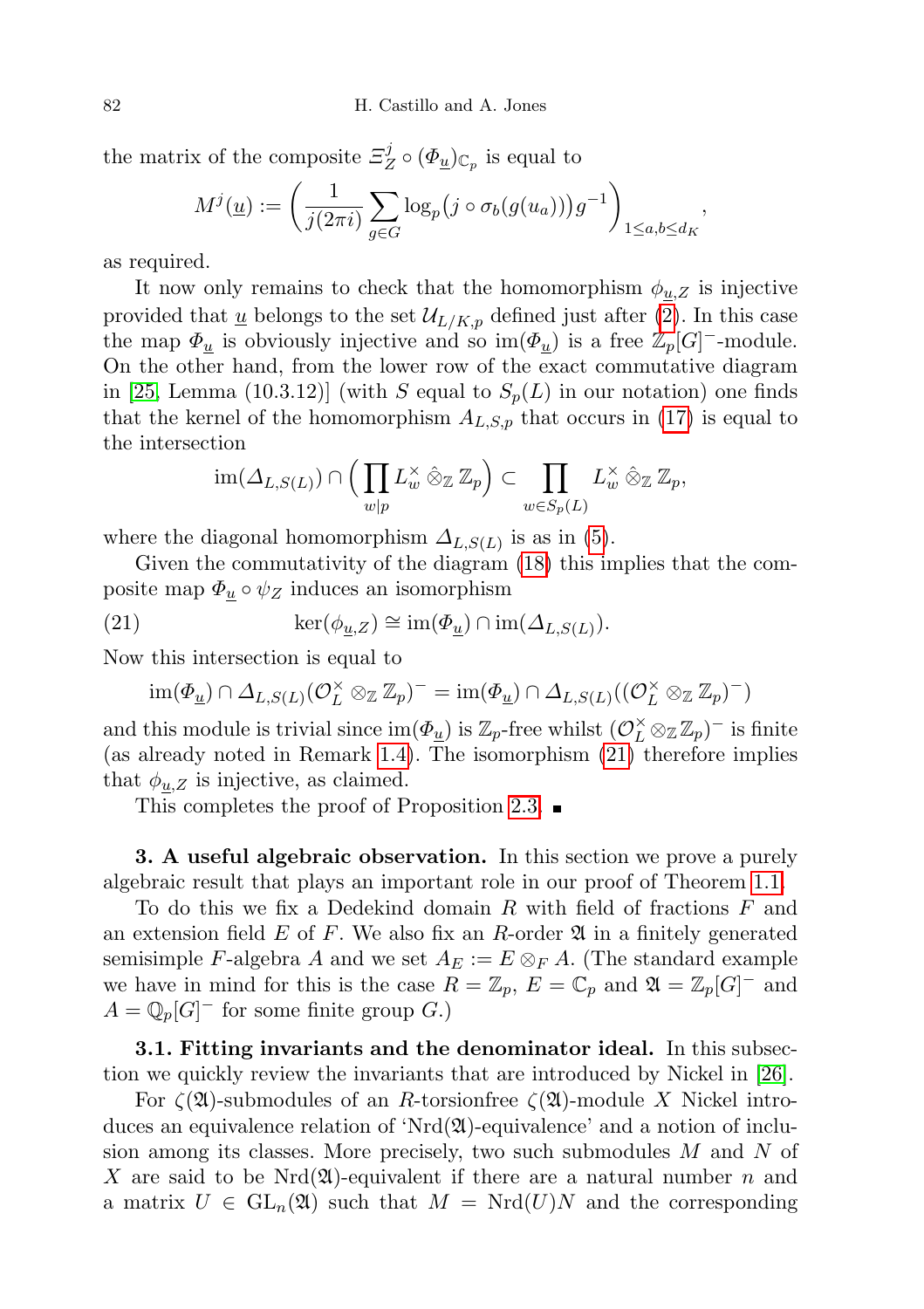equivalence class is denoted by  $[M]_{Nrd}(\mathfrak{A})$ . There are also natural notions of inclusion and containment for these classes: one writes  $[M]_{Nrd(\mathfrak{A})} \subset [N]_{Nrd(\mathfrak{A})}$ if for each  $M' \in [M]_{Nrd(\mathfrak{A})}$  one has  $M' \subseteq N'$  for some  $N' \in [N]_{Nrd(\mathfrak{A})}$ , and for x in X one writes  $x \in [M]_{Nrd(\mathfrak{A})}$  if  $x \in M'$  for some  $M'$  in  $[M]_{Nrd(\mathfrak{A})}$ .

Let  $M$  be a finitely presented  $\mathfrak{A}\text{-module }M$  and

(22) 
$$
\mathfrak{A}^m \stackrel{h}{\to} \mathfrak{A}^n \to M \to 0
$$

a finite presentation of M. Let  $S(h)$  denote the set of all  $n \times n$  submatrices of the associated matrix of h (in the canonical basis) if  $m \geq n$ . The (non-commutative) Fitting invariant of h over  $\mathfrak A$  is then defined to be the equivalence class

<span id="page-16-0"></span>
$$
Fitt_{\mathfrak{A}}(h) = \begin{cases} [\langle \mathrm{Nrd}(H) : H \in S(h) \rangle]_{\mathrm{Nrd}(\mathfrak{A})} & \text{if } m \ge n, \\ [\{0\}]_{\mathrm{Nrd}(\mathfrak{A})} & \text{if } m < n. \end{cases}
$$

One also defines  $Fitt_{\mathfrak{A}}^{\max}(M)$  to be the unique Fitting invariant of M over  $\mathfrak A$  which is maximal among all Fitting invariants of M with respect to the partial order '⊂'.

In addition, if M admits a quadratic presentation  $h$  (that is, there exists an exact sequence [\(22\)](#page-16-0) with  $m = n$ , then one sets

$$
\mathrm{Fitt}_{\mathfrak{A}}(M) := \mathrm{Fitt}_{\mathfrak{A}}(h).
$$

This equivalence class can be shown to be independent of the chosen quadratic presentation h, and therefore coincides with  $Fitt_{\mathfrak{A}}^{\max}(M)$ .

We now recall another important construction of Nickel, the so-called 'denominator ideal'. To do this note that for every matrix H in  $M_d(\mathfrak{A})$ there is a unique matrix  $H^*$  in  $M_d(A)$  with  $HH^* = H^*H = \text{nr}_A(H)I_d$ and such that for every primitive central idempotent  $e$  of  $F[G]$  the matrix  $H^*e$  is invertible if and only if the reduced norm  $Nrd_A(H)e$  is non-zero. The *denominator ideal* of  $\mathfrak{A}$  is then defined to be the ideal of  $\zeta(\mathfrak{A})$  that is obtained by setting

$$
\mathcal{H}(\mathfrak{A}) := \{ x \in \zeta(\mathfrak{A}) : \text{ if } d > 0 \text{ and } H \in M_d(\mathfrak{A}) \text{ then } xH^* \in M_d(\mathfrak{A}) \}.
$$

Note that for each  $H \in M_d(\mathfrak{A})$  the matrix  $H^*$  belongs to  $M_d(\mathfrak{M})$  for any maximal order  $\mathfrak{M}$  in A that contains  $\mathfrak{A}$  [\[27,](#page-26-8) Lemma 4.1]. In particular therefore, if  $\mathfrak{A} = R[G]$  for a finite group G, then Jacobinski's description in [\[22\]](#page-26-14) of the central conductor of  $\mathfrak{M}$  in R[G] implies that for any F-valued character  $\psi$  of G the element  $\psi(1)^{-1}|G|e_{\psi}$  belongs to  $\mathcal{H}(R[G])$ , and so one has  $|G|\zeta(\mathfrak{M}) \subseteq \mathcal{H}(R[G]) \subseteq \zeta(R[G]).$ 

In [\[23\]](#page-26-6) Johnston and Nickel have recently given some more precise information on the ideal  $\mathcal{H}(\mathfrak{A})$  and have also explicitly computed it in several important cases: for example, they have shown that  $\mathcal{H}(\mathbb{Z}_p[G]) = \zeta(\mathbb{Z}_p[G])$  if and only if  $p$  does not divide the order of the commutator subgroup of  $G$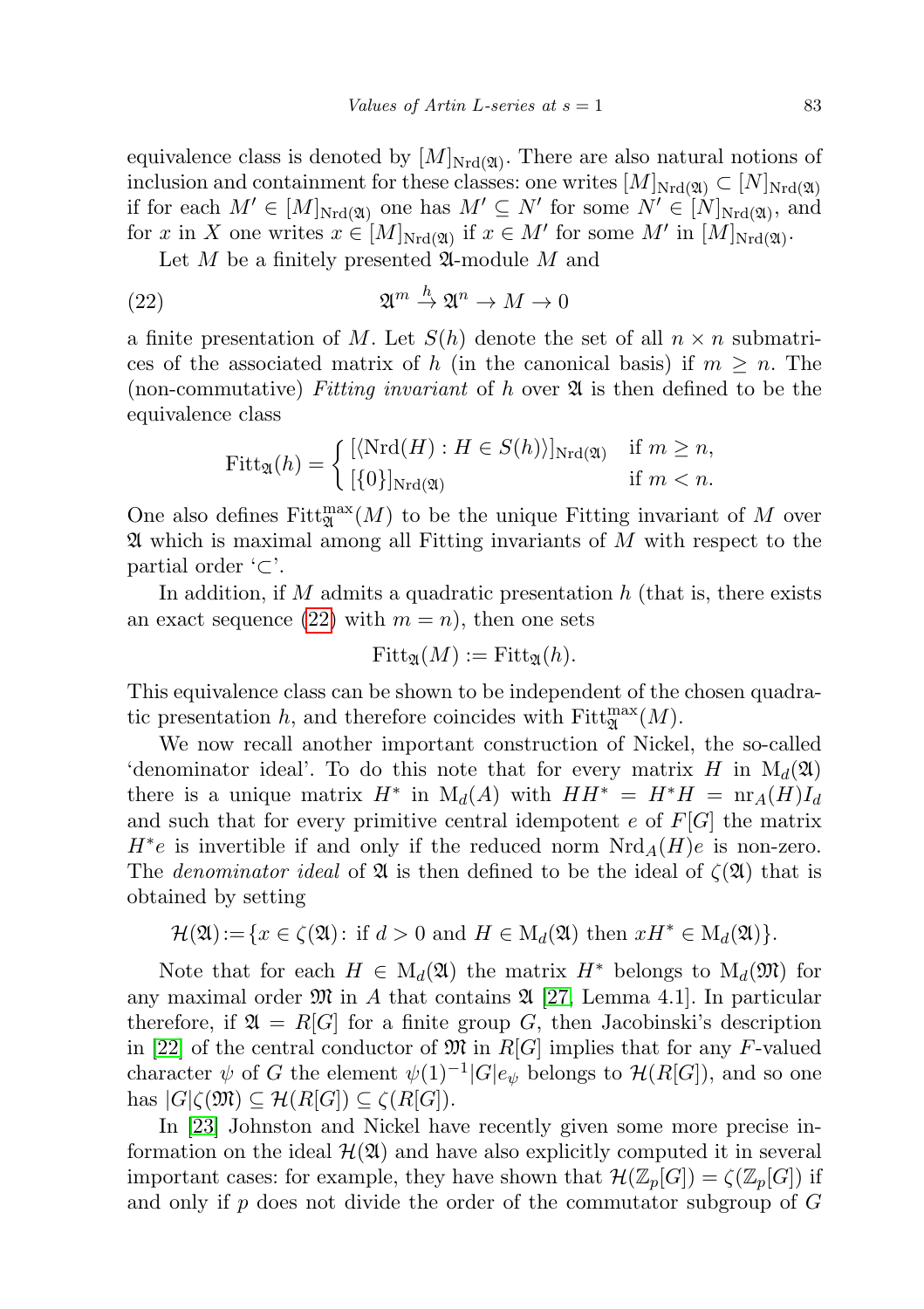(as is obviously the case if  $G$  is abelian and also, for example, if  $G$  is the alternating group  $A_4$  on four letters and p is odd).

We shall make much use of the following result of Nickel (which coincides with  $[26,$  Theorem 4.2]).

<span id="page-17-1"></span>**PROPOSITION** 3.1. If  $R$  is an integrally closed complete commutative noetherian local ring and M is a finitely presented  $\mathfrak{A}\text{-module}$ , then one has an inclusion

$$
\mathcal{H}(\mathfrak{A})\cdot \text{Fitt}_{\mathfrak{A}}^{\text{max}}(M)\subset \text{Ann}_{\mathfrak{A}}(M).
$$

<span id="page-17-2"></span>3.2. The annihilation result. Motivated by Proposition [2.1,](#page-9-0) in this subsection we assume to be given data of the following form:

- (H1) a cohomologically perfect complex  $C^{\bullet}$  of  $\mathfrak A$ -modules that is acyclic outside degrees one and two and is such that the  $\mathfrak{A}\text{-module } H^1(C^{\bullet})$ is projective;
- (H2) an isomorphism of  $A_E$ -modules  $\lambda : E \otimes_R H^2(C^{\bullet}) \cong E \otimes_R H^1(C^{\bullet});$
- (H3) an element  $\mathcal L$  of  $\zeta(A_E)^\times$  with  $\delta_{\mathfrak{A},A_E}(\mathcal{L}) = -\chi(C^\bullet,\lambda);$
- (H4) an injective homomorphism of  $\mathfrak{A}\text{-modules } \phi : H^1(C^{\bullet}) \to H^2(C^{\bullet}).$

Here we write  $\delta_{\mathfrak{A},A_E}$  for the composite of the inverse of the (bijective) reduced norm homomorphism  $K_1(A_E) \to \zeta(A_E)^\times$  and the standard connecting homomorphism of relative K-theory  $\partial_{\mathfrak{A},A_E}: K_1(A_E) \to K_0(\mathfrak{A},A_E)$ . We have then a commutative diagram of the form

$$
\zeta(\mathfrak{A})^{\times} \longrightarrow \zeta(A_E)^{\times}
$$
  
 
$$
\operatorname{Nrd}_{A_E} \downarrow \qquad \qquad \delta_{\mathfrak{A}, A_E}
$$
  
 
$$
K_1(\mathfrak{A}) \longrightarrow K_1(A_E) \xrightarrow{\partial_{\mathfrak{A}, A_E}} K_0(\mathfrak{A}, A_E)
$$

in which the lower row is exact.

We shall also assume that the order  $\mathfrak A$  has the following property:

(\*) any finitely generated projective (left)  $\mathfrak A$ -module P is free if and only if the associated A-module  $P_F$  is free.

We recall in particular that, by a well-known result of Swan (see, for example, [\[16,](#page-25-18) Theorem (32.1)]), for any finite group G any direct factor  $\mathfrak A$ of  $\mathbb{Z}_p[G]$  has the property  $(*).$ 

We shall now prove the following result.

<span id="page-17-0"></span>PROPOSITION 3.2. Let  $C^{\bullet}$ ,  $\lambda$ ,  $\mathcal{L}$ , and  $\phi$  be data satisfying the hypotheses  $(H1)-(H4)$ . If  $\mathfrak A$  has the property  $(*)$  then

$$
\mathrm{Nrd}_{A_E}(\lambda \circ (E \otimes_R \phi)) \cdot \mathcal{L} \in \mathrm{Fitt}_{\mathfrak{A}}(\mathrm{cok}(\phi)).
$$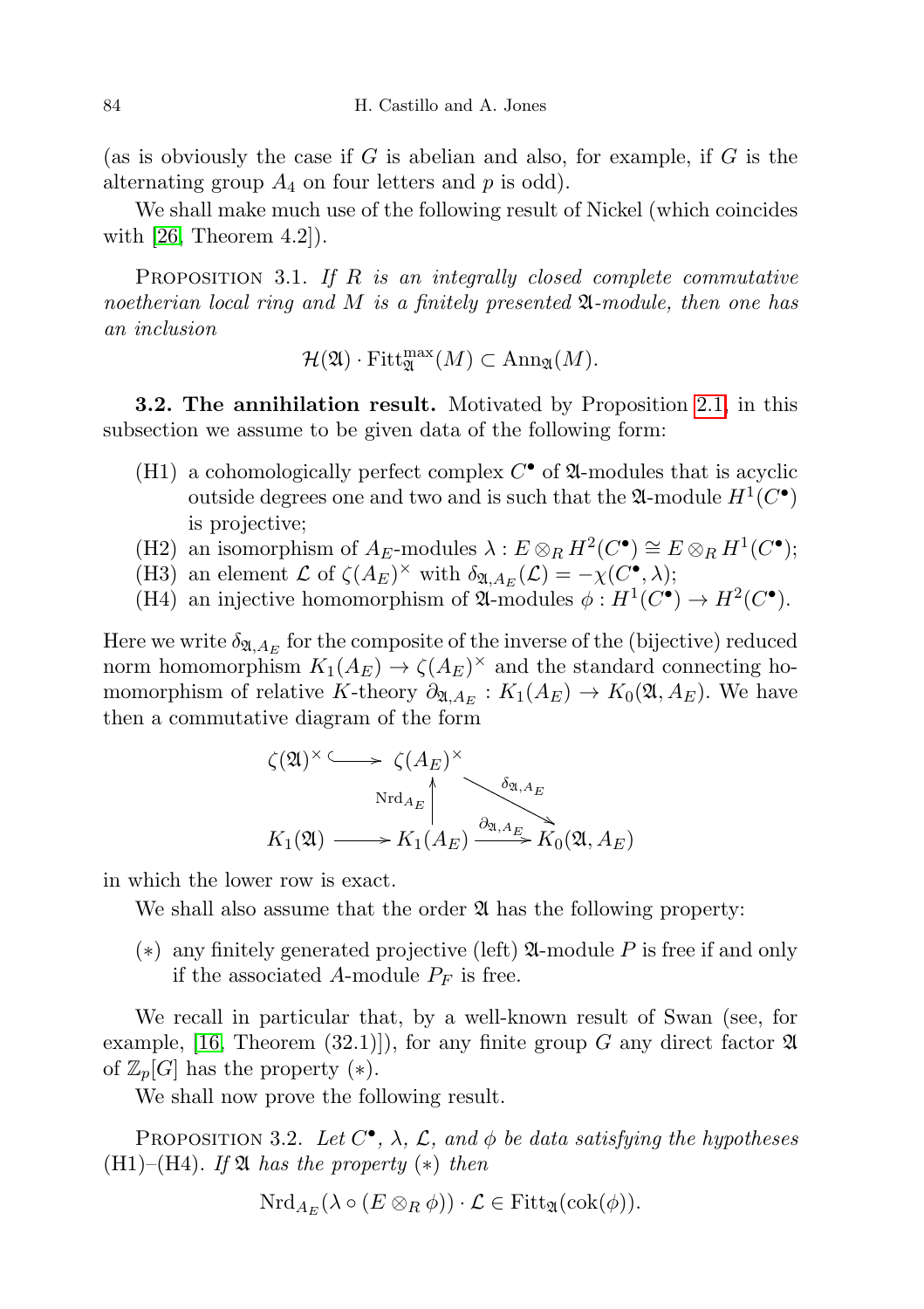*Proof.* To prove this result we fix a complex  $\Psi^1 \stackrel{d}{\to} \Psi^2$  that is isomorphic to  $C^{\bullet}$  in  $D^{\text{perf}}(\mathfrak{A})$ , where the  $\mathfrak{A}$ -modules  $\Psi^1$  and  $\Psi^2$  are both finitely generated and of finite projective dimension and  $\Psi^1$  is placed in degree one. After fixing such an isomorphism we obtain an exact sequence of  $\mathfrak A$ -modules of the form

$$
0 \to H^1 \xrightarrow{\iota} \Psi^1 \xrightarrow{d} \Psi^2 \xrightarrow{\pi} H^2 \to 0,
$$

where we have set  $H^1 := H^1(C^{\bullet})$  and  $H^2 := H^2(C^{\bullet})$ . Since  $H^1$  is projective we can also fix a lift  $\widetilde{\phi}$  of  $\phi$  through the surjective homomorphism  $\pi$  and so obtain an exact commutative diagram of A-modules

<span id="page-18-0"></span>(23) 
$$
H^{1} \xrightarrow{\phantom{1}\underline{\qquad}} H^{1} \xrightarrow{\phantom{1}\underline{\qquad}} H^{1} \xrightarrow{\phantom{1}\underline{\qquad}} H^{1} \xrightarrow{\phantom{1}\underline{\qquad}} H^{1} \xrightarrow{\phantom{1}\underline{\qquad}} H^{1}
$$
\n
$$
H^{1} \xrightarrow{\phantom{1}\underline{\qquad}} \qquad \downarrow \qquad \downarrow \qquad \downarrow \qquad \downarrow \qquad \downarrow \qquad \downarrow \qquad \downarrow \qquad \downarrow \qquad \downarrow \qquad \downarrow \qquad \downarrow \qquad \downarrow \qquad \downarrow \qquad \downarrow \qquad \downarrow \qquad \downarrow \qquad \downarrow \qquad \downarrow \qquad \downarrow \qquad \downarrow \qquad \downarrow \qquad \downarrow \qquad \downarrow \qquad \downarrow \qquad \downarrow \qquad \downarrow \qquad \downarrow \qquad \downarrow \qquad \downarrow \qquad \downarrow \qquad \downarrow \qquad \downarrow \qquad \downarrow \qquad \downarrow \qquad \downarrow \qquad \downarrow \qquad \downarrow \qquad \downarrow \qquad \downarrow \qquad \downarrow \qquad \downarrow \qquad \downarrow \qquad \downarrow \qquad \downarrow \qquad \downarrow \qquad \downarrow \qquad \downarrow \qquad \downarrow \qquad \downarrow \qquad \downarrow \qquad \downarrow \qquad \downarrow \qquad \downarrow \qquad \downarrow \qquad \downarrow \qquad \downarrow \qquad \downarrow \qquad \downarrow \qquad \downarrow \qquad \downarrow \qquad \downarrow \qquad \downarrow \qquad \downarrow \qquad \downarrow \qquad \downarrow \qquad \downarrow \qquad \downarrow \qquad \downarrow \qquad \downarrow \qquad \downarrow \qquad \downarrow \qquad \downarrow \qquad \downarrow \qquad \downarrow \qquad \downarrow \qquad \downarrow \qquad \downarrow \qquad \downarrow \qquad \downarrow \qquad \downarrow \qquad \downarrow \qquad \downarrow \qquad \downarrow \qquad \downarrow \qquad \downarrow \qquad \downarrow \qquad \downarrow \qquad \downarrow \qquad \downarrow \qquad \downarrow \qquad \downarrow \qquad \downarrow \qquad \downarrow \qquad \downarrow \qquad \downarrow \qquad \downarrow \qquad \downarrow \qquad \downarrow \qquad \downarrow \qquad \downarrow \qquad \downarrow \qquad \downarrow \qquad \downarrow \qquad \downarrow \qquad \downarrow \qquad \
$$

In this diagram the lower vertical arrows are the natural projection maps and the homomorphisms  $d'$  and  $\pi'$  are those that are induced by d and  $\pi$ respectively; exactness of the diagram is therefore an easy consequence of the fact that  $\phi$  is assumed to be injective (by condition (H4)).

In particular, the exactness of the second and third columns in [\(23\)](#page-18-0) combines with the projectivity of  $H^1$  (by condition (H1)) and our choice of modules  $\Psi^i$  to imply that the  $\mathfrak{A}$ -modules  $\operatorname{cok}(\iota)$  and  $\operatorname{cok}(\vec{\phi})$  are of finite projective dimension, and then the exactness of the lower row implies that the  $\mathfrak{A}\text{-module } \text{cok}(\phi)$  is also of finite projective dimension.

We write  $\Psi_1^{\bullet}$  and  $\Psi_2^{\bullet}$  for the complexes  $H^1 \xrightarrow{0} H^1$  and  $\operatorname{cok}(\iota) \xrightarrow{d'} \operatorname{cok}(\widetilde{\phi})$ , where in both cases the first term is placed in degree one. Then  $\Psi_2^{\bullet}$  is acyclic outside degree two,  $\pi'$  induces an identification of  $H^2(\Psi_2^{\bullet})$  with  $\cosh(\phi)$  and the above diagram gives rise to a short exact sequence of perfect complexes of A-modules

<span id="page-18-1"></span>(24) 
$$
0 \to \Psi_1^{\bullet} \xrightarrow{\alpha} \Psi^{\bullet} \xrightarrow{\beta} \Psi_2^{\bullet} \to 0
$$

in which  $H^1(\alpha)$  is the identity map on  $H^1$ ,  $H^2(\alpha) = \phi$ ,  $H^1(\beta)$  is the zero map and  $H^2(\beta) = \kappa$ .

Now the exactness of the last column in [\(23\)](#page-18-0) combines with the fact that the A-modules  $H^1_F$  and  $H^2_F$  are isomorphic (as follows from condition (H2)) to imply that  $H^2(\Psi_2^{\bullet}) = \cosh(\phi)$  is a torsion R-module. Thus, after applying the functor  $E \otimes_R -$  to the long exact sequence of cohomology of the exact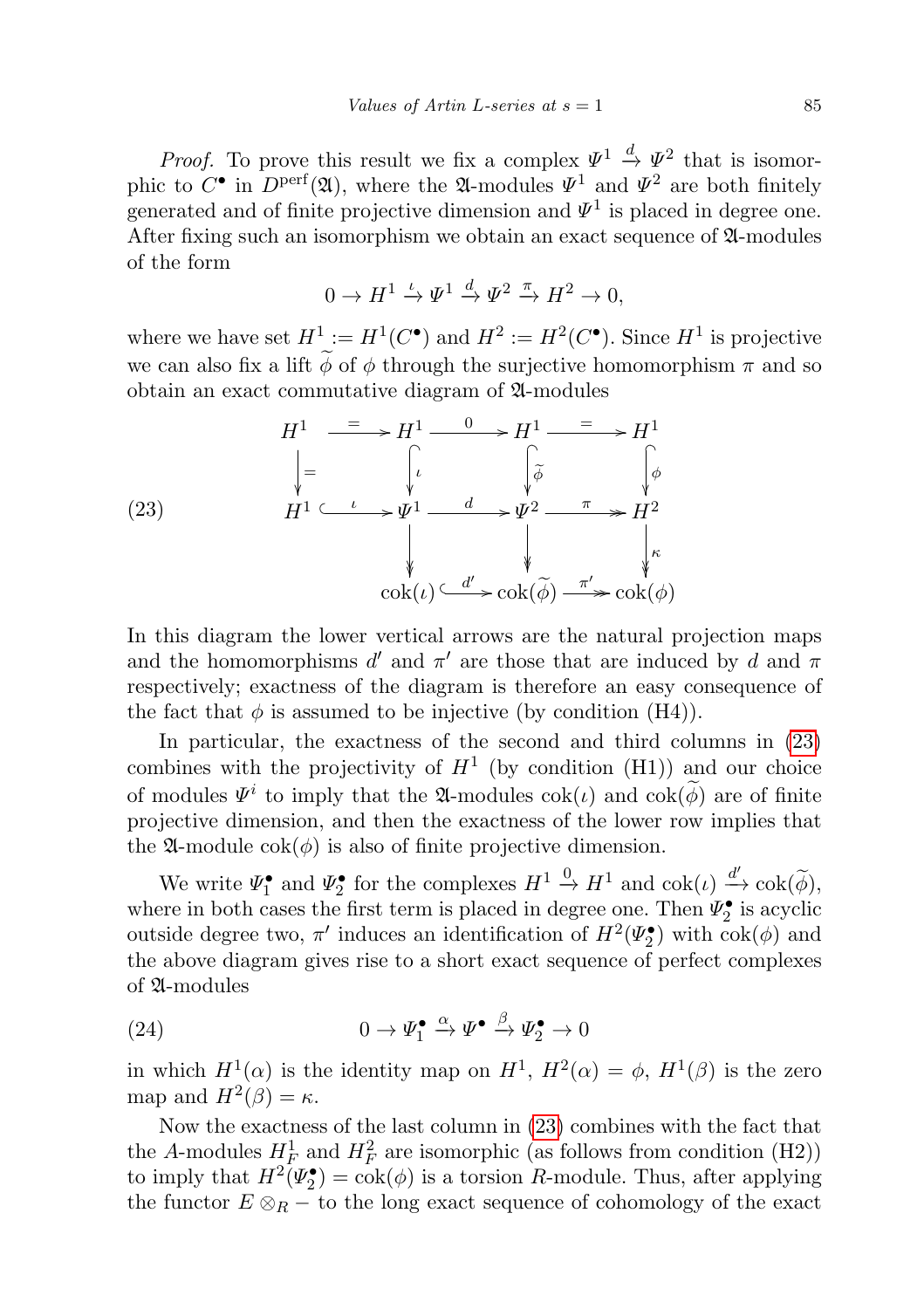sequence [\(24\)](#page-18-1) we obtain an exact commutative diagram of  $A_E$ -modules

$$
0 \longrightarrow H^{2}(\Psi_{1}^{\bullet})_{E} \xrightarrow{H^{2}(\alpha)_{E}} H^{2}(\Psi^{\bullet})_{E} \xrightarrow{H^{2}(\beta)_{E}} H^{2}(\Psi_{2}^{\bullet})_{E} \longrightarrow 0
$$
  
\n
$$
\downarrow \qquad \qquad \downarrow \qquad \qquad \downarrow 0
$$
  
\n
$$
0 \longrightarrow H^{1}(\Psi_{1}^{\bullet})_{E} \xrightarrow{H^{1}(\alpha)_{E}} H^{1}(\Psi^{\bullet})_{E} \xrightarrow{H^{1}(\beta)_{E}} H^{1}(\Psi_{2}^{\bullet})_{E} \longrightarrow 0
$$

By applying the additivity criterion for refined Euler characteristics of Breuning and Burns (in the form of  $[6, \text{Lemma } 5.7]$  $[6, \text{Lemma } 5.7]$ ) to both this diagram and the exact sequence [\(24\)](#page-18-1) we obtain the following equality in  $K_0(\mathfrak{A}, A_E)$ :

<span id="page-19-0"></span>(25) 
$$
\chi(\Psi_1^{\bullet}, \lambda \circ \phi_E) + \chi(\Psi_2^{\bullet}, 0) = \chi(\Psi^{\bullet}, \lambda).
$$

Now since  $\mathfrak A$  has Krull dimension one and  $\cosh(\phi)$  has finite projective dimension, there exists a natural number n and an exact sequence of  $\mathfrak{A}$ -modules of the form  $0 \to P \to \mathfrak{A}^n \to \mathrm{cok}(\phi) \to 0$  in which P is projective. Since  $\mathrm{cok}(\phi)_F$ vanishes, this sequence implies that the A-modules  $P_F$  and  $\mathfrak{A}_F^n = A^n$  are isomorphic and so condition (\*) implies that P is isomorphic to  $\mathfrak{A}^n$ . Hence there exists an exact sequence of A-modules of the form

$$
0 \to \mathfrak{A}^n \xrightarrow{\psi} \mathfrak{A}^n \to \mathrm{cok}(\phi) \to 0.
$$

We can interpret this exact sequence as an isomorphism in  $D<sup>perf</sup>(\mathfrak{A})$ between  $\Psi_2^{\bullet} \cong \text{cok}(\phi)[-2]$  and the complex  $\Psi_3^{\bullet}$  that is equal to  $\mathfrak{A}^n \stackrel{\psi}{\to} \mathfrak{A}^n$ , where the first term occurs in degree one. By Lemma [3.4](#page-20-0) below, one then has equalities

$$
\chi(\Psi_1^{\bullet}, \lambda \circ \phi_E) = [H^1, \lambda \circ \phi_E, H^1] = \partial_{\mathfrak{A}, A_E}([H_E^1, \lambda \circ \phi_E])
$$
  
=  $\delta_{\mathfrak{A}, A_E}(\mathrm{Nrd}_{A_E}(\lambda \circ \phi_E))$ 

and

$$
\chi(\Psi_2^{\bullet}, 0) = \chi(\Psi_3^{\bullet}, 0) = [\mathfrak{A}^n, \psi_E^{-1}, \mathfrak{A}^n] = \partial_{\mathfrak{A}, A_E}([A_E^n, \psi_E^{-1}])
$$
  
=  $\delta_{\mathfrak{A}, A_E}(\mathrm{Nrd}_{A_E}(\psi_E^{-1})).$ 

Finally, we combine the fact that the complexes  $\Psi^{\bullet}$  and  $C^{\bullet}$  are isomorphic in  $D<sup>perf</sup>(\mathfrak{A})$  with the definition of the element  $\mathcal L$  that occurs in condition (H3) to deduce that

$$
\chi(\boldsymbol{\varPsi}^{\bullet}, \lambda) = \chi(C^{\bullet}, \lambda) = -\delta_{\mathfrak{A}, A_E}(\mathcal{L}).
$$

By substituting the last three displayed formulas into [\(25\)](#page-19-0) we then obtain an equality

$$
\delta_{\mathfrak{A},A_E}(\mathrm{Nrd}_{A_E}(\lambda \circ \phi_E)\mathrm{Nrd}_{A_E}(\psi_E^{-1})\mathcal{L}) = 0.
$$

Now the kernel of  $\delta_{\mathfrak{A},A_E}$  is equal to  $\mathrm{Nrd}_{A_E}(\mathrm{ker}(\partial_{\mathfrak{A},A_E})) = \mathrm{Nrd}_{A_E}(K_1(\mathfrak{A}))$ and, since  $\mathfrak{A}$  is semilocal, the natural homomorphism  $GL_n(\mathfrak{A}) \to K_1(\mathfrak{A})$  is surjective (by, for example, [\[16,](#page-25-18) (40.41), (40.42)]).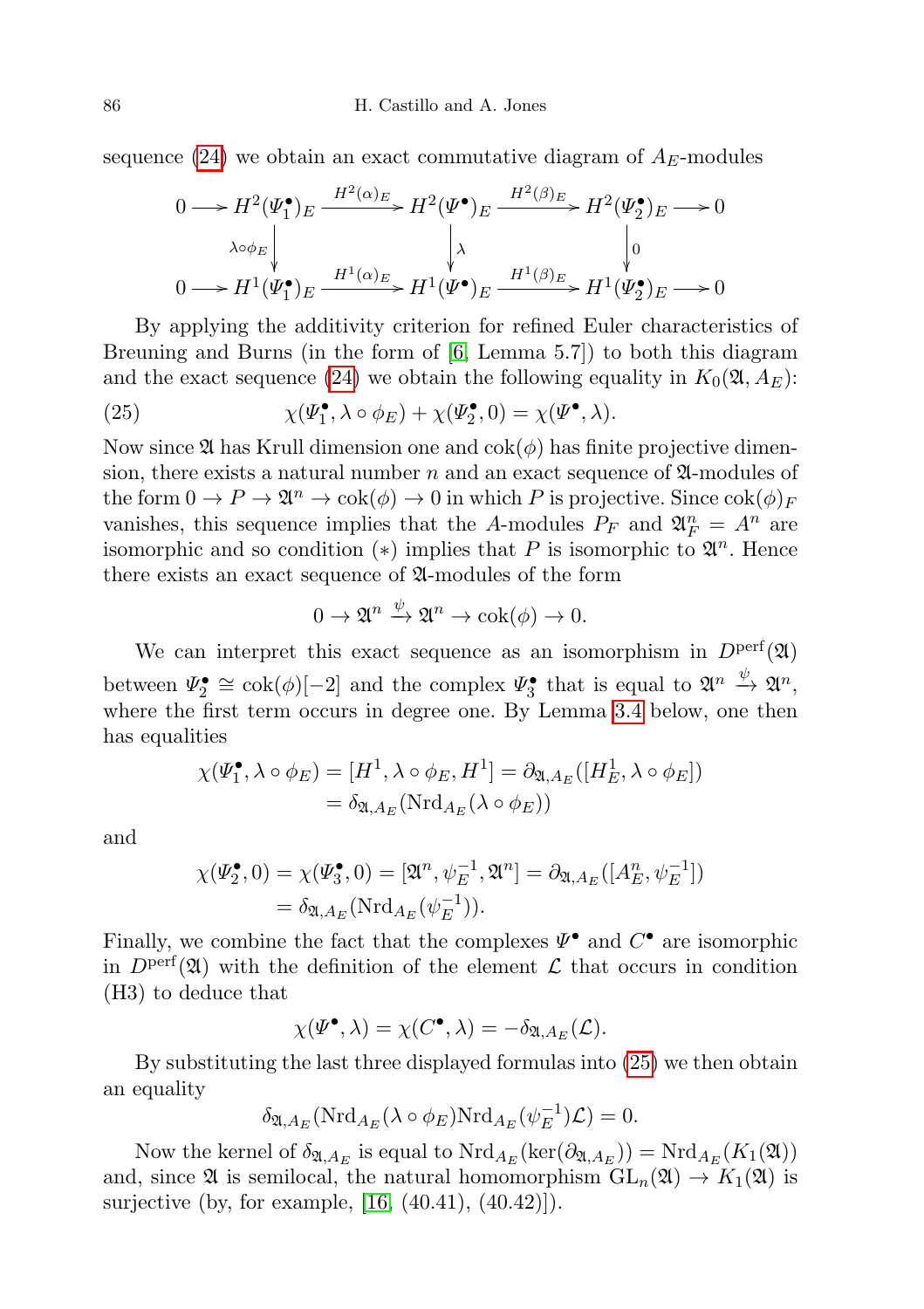The last displayed equality therefore implies the existence of a matrix  $\varepsilon$ in  $GL_n(\mathfrak{A}) = Aut_{\mathfrak{A}}(\mathfrak{A}^n)$  with

<span id="page-20-1"></span>(26) 
$$
\mathrm{Nrd}_{A_E}(\lambda \circ \phi_E)\mathcal{L} = \mathrm{Nrd}_{A_E}(\psi_E)\mathrm{Nrd}_{A_E}(\varepsilon_E) = \mathrm{Nrd}_{A_E}((\psi \circ \varepsilon)_E).
$$

But

$$
\mathfrak{A}^n \xrightarrow{\psi \circ \varepsilon} \mathfrak{A}^n \to \mathrm{cok}(\phi) \to 0
$$

is a quadratic presentation of the  $\mathfrak A$ -module  $\operatorname{cok}(\phi)$ , so  $\operatorname{Nrd}_{A_E}((\psi \circ \varepsilon)_E)\zeta(\mathfrak A)$ is a Nrd( $\mathfrak{A}$ )-representative of the invariant Fitt<sub> $\mathfrak{A}(\text{cok}(\phi))$ . In particular there-</sub> fore, the equality [\(26\)](#page-20-1) implies that  $\mathrm{Nrd}_{A_E}(\lambda \circ \phi_E) \mathcal{L}$  belongs to  $\mathrm{Fitt}_{\mathfrak{A}}(\mathrm{cok}(\phi)),$ as required to complete the proof of Proposition [3.2.](#page-17-0)

COROLLARY 3.3. Let  $C^{\bullet}$ ,  $\lambda$  and  $\mathcal L$  be any data satisfying the hypotheses  $(H1)$ – $(H3)$  and assume that  $\mathfrak A$  has the property  $(*)$ . Then for any injective homomorphism of  $\mathfrak A$ -modules

$$
\phi: H^1(C^\bullet) \to H^2(C^\bullet)
$$

one has an inclusion

$$
\mathcal{H}(\mathfrak{A})\cdot \mathrm{Nrd}_{A_E}(\lambda\circ (E\otimes_R \phi))\cdot \mathcal{L}\subset \mathrm{Ann}_{\mathfrak{A}}(\mathrm{cok}(\phi)).
$$

Proof. This result follows as a direct consequence of combining Propo-sitions 3.[2](#page-17-0) and [3](#page-17-1).1.  $\blacksquare$ 

We conclude this subsection by making an explicit calculation of the refined Euler characteristics that occur in the proof of Proposition [3.2.](#page-17-0)

<span id="page-20-0"></span>LEMMA 3.4. Let  $P^{\bullet} = [P^1 \stackrel{d}{\to} P^2]$  be a complex of finitely generated projective  $\mathfrak A$ -modules with  $P^1$  placed in degree one and set  $H^k := H^k(P^{\bullet})$ for both  $k = 1, 2$ . Then for each isomorphism of  $A_E$ -modules  $\tau : H_E^2 \cong H_E^1$ the following assertions are valid:

- (i) If  $H_E^1 = H_E^2 = 0$  then  $\chi(P^{\bullet}, \tau) = [P^2, (d_E)^{-1}, P^1].$
- (ii) If  $d_E = 0$  then  $\chi(P^{\bullet}, \tau) = [P^2, \tau, P^1].$

*Proof.* Let  $\pi$ :  $P^2 \to H^2$  be the canonical projection and, since  $A_E$  is semsimple, we fix splitting maps  $\mu$  and  $\nu$  for the following exact sequences of  $A_F$ -modules:

$$
0 \longrightarrow H_E^1 \longrightarrow P_E^1 \underset{\mu}{\longrightarrow} \ker(\pi_E) \longrightarrow 0
$$

and

$$
0 \longrightarrow \ker(\pi_E) \longrightarrow P_E^2 \xrightarrow{\pi_E} H_E^2 \longrightarrow 0.
$$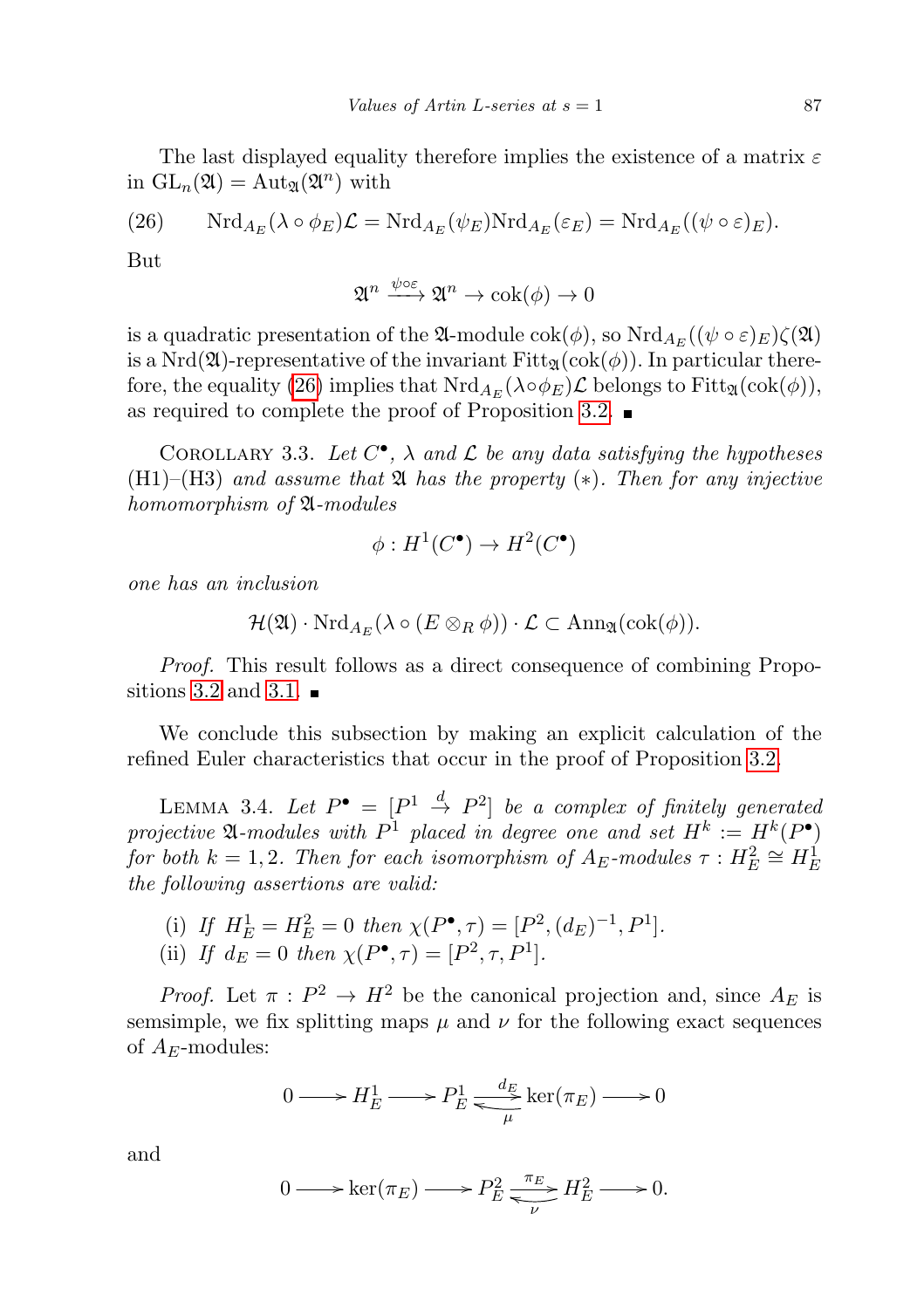We write  $\hat{\tau}$  for the unique map which makes the following diagram commute:



Then the Euler characteristic  $\chi(P^{\bullet}, \tau)$  is defined to be equal to the element  $[P^2, \hat{\tau}, P^1]$  of  $K_0(\mathfrak{A}, A_E)$ .

In addition, a simple computation shows that for each  $c \in P_E^2$  one has

$$
\hat{\tau}(c) = \tau(\pi_E(c)) + \mu(c - \nu(\pi_E(c)))
$$

and from here it is easy to see that

- if  $H_E^1 = H_E^2 = 0$  then  $\pi_E = 0$ ,  $d_E$  is an isomorphism and  $\hat{\tau} = \mu =$  $(d_E)^{-1}$ , and
- if  $d_E = 0$  then  $\mu = 0$ ,  $\pi_E$  is the identity map and  $\hat{\tau} = \tau$ .

The claims (i) and (ii) are now clear.  $\blacksquare$ 

<span id="page-21-0"></span>4. The proofs of Theorem [1.1](#page-2-0) and Corollary [1.2.](#page-3-0) We shall first combine the results of Propositions [2.1,](#page-9-0) [2.2](#page-10-1) and [3.2](#page-17-0) to obtain the theorem below.

In this result we use both the equivariant leading term  $\mathcal{L}^{j}_{L/K,S}$  and the *p*-adic regulator lattice  $\mathcal{R}_{L/K,S}^j$  that occur in Theorem [1.1.](#page-2-0)

We also write  $M_S^t(L)$  for the maximal abelian pro-*p* extension of L that is unramified outside the set of places that lie above those in  $S$  but are not  $p$ adic, and we note that  $\operatorname{Gal}(M_S^t(L)/L)$  is endowed with a natural conjugation action of  $\mathbb{Z}_p[G]$ .

<span id="page-21-1"></span>THEOREM 4.1. If the conjectural equality  $(8)$  is valid, then

$$
\mathcal{R}_{L/K,S}^j \cdot \mathcal{L}_{L/K,S}^j \subset \mathrm{Fitt}_{\mathbb{Z}_p[G]}(\mathrm{Gal}(M_S^t(L)/L)^-),
$$

and hence also

$$
\mathcal{H}(\mathbb{Z}_p[G]^-) \cdot \mathcal{R}_{L/K,S}^j \cdot \mathcal{L}_{L/K,S}^j \subset \text{Ann}_{\mathbb{Z}_p[G]} - (\text{Gal}(M_S^t(L)/L)^-)
$$
  

$$
\subset \text{Ann}_{\mathbb{Z}_p[G]} (\text{Gal}(M_S^t(L)/L))
$$
  

$$
= \text{Ann}_{\mathbb{Z}[G]} (\text{Gal}(M_S^t(L)/L)) \otimes_{\mathbb{Z}} \mathbb{Z}_p.
$$

Before proving this theorem we note that it leads directly to the proof of our main results.

COROLLARY 4.2. Theorem [1](#page-3-0).1 and Corollary 1.2 are valid.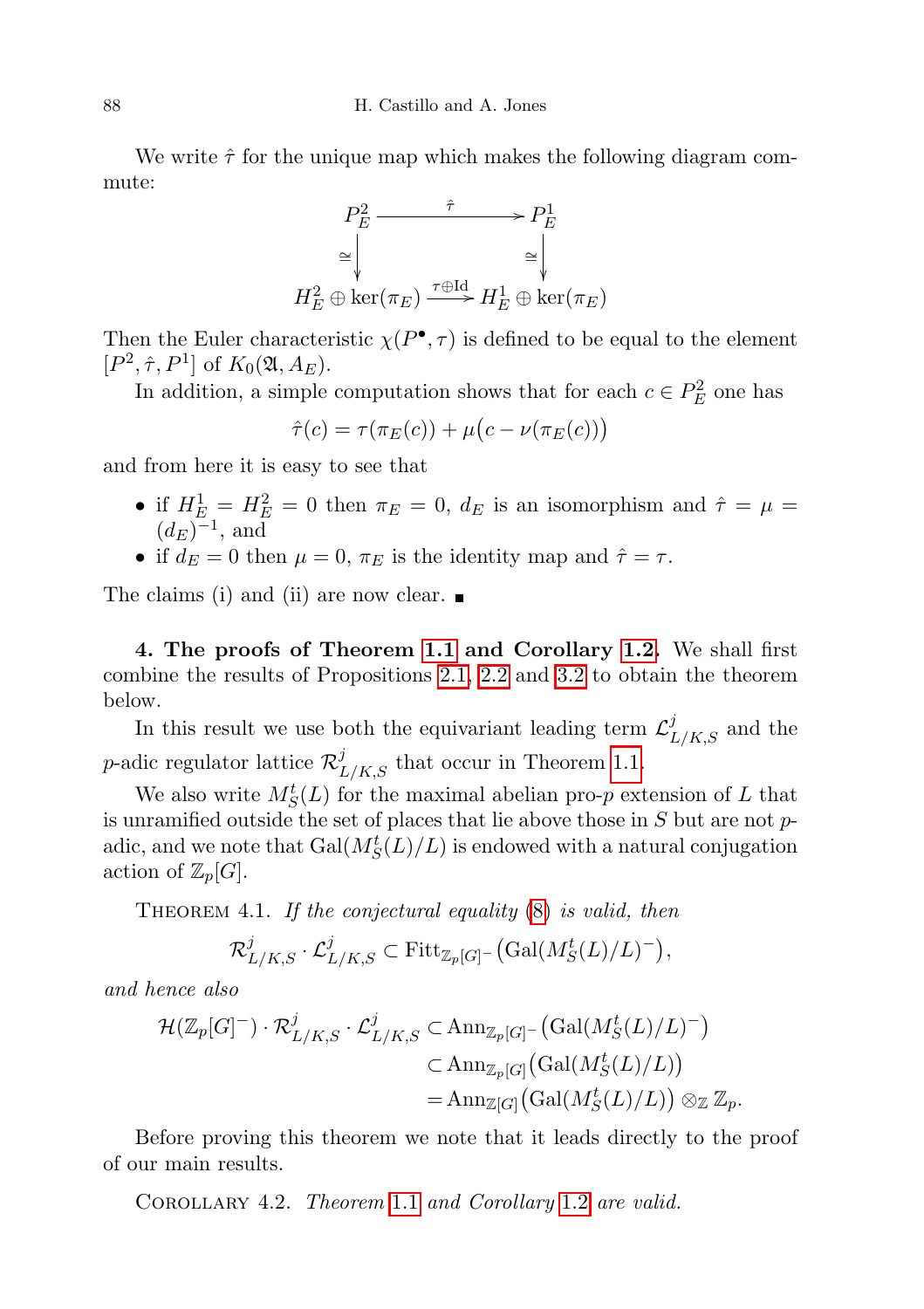Proof. The inclusion of Theorem [1.1,](#page-2-0) respectively Corollary [1.2,](#page-3-0) follows immediately from Theorem [4.1](#page-21-1) and the inclusion

$$
\begin{aligned} \mathrm{Fitt}_{\mathbb{Z}_p[G]^{-}}\big( \mathrm{Gal}(M^t_{S_p}(L)/L)^{-} \big) &\subseteq \mathrm{Fitt}_{\mathbb{Z}_p[G]^{-}}\big( (\mathrm{Cl}(\mathcal{O}_L) \otimes_{\mathbb{Z}} \mathbb{Z}_p)^{-} \big) \\ &= \big( \mathrm{Fitt}_{\mathbb{Z}[G]}(\mathrm{Cl}(\mathcal{O}_L)) \otimes_{\mathbb{Z}} \mathbb{Z}_p \big)^{-}, \end{aligned}
$$

respectively

$$
\mathrm{Ann}_{\mathbb{Z}_p[G]}\left(\mathrm{Gal}(M^t_{S_p}(L)/L)\right) \subseteq \mathrm{Ann}_{\mathbb{Z}[G]}(\mathrm{Cl}(\mathcal{O}_L)) \otimes_{\mathbb{Z}} \mathbb{Z}_p,
$$

proved in Lemma [4.3](#page-22-0) below.

<span id="page-22-0"></span>LEMMA 4.3. Fix an element  $\underline{u}$  of  $U_p^1(L)^{d_K}$  and consider the homomorphism  $\phi_u$  that is constructed in Proposition [2](#page-12-0).3. Then there are natural surjective homomorphisms of  $\mathbb{Z}_p[G]$ -modules

(27)

<span id="page-22-1"></span>
$$
\operatorname{cok}(\phi_{\underline{u}}) \to \operatorname{Gal}(M_{S_p}^t(L)/L)^- \quad \text{and} \quad \operatorname{Gal}(M_{S_p}^t(L)/L) \to \operatorname{Cl}(\mathcal{O}_L) \otimes_{\mathbb{Z}} \mathbb{Z}_p
$$

and hence also inclusions of non-commutative Fitting invariants

$$
\begin{aligned} \mathrm{Fitt}_{\mathbb{Z}_p[G]^{-}}(\mathrm{cok}(\phi_{\underline{u}})) &\subset \mathrm{Fitt}_{\mathbb{Z}_p[G]^{-}}\big(\mathrm{Gal}(M^t_{S_p}(L)/L)^-\big) \\ &\subset \mathrm{Fitt}_{\mathbb{Z}_p[G]^{-}}\big((\mathrm{Cl}(\mathcal{O}_L)\otimes_{\mathbb{Z}}\mathbb{Z}_p)^-\big) \end{aligned}
$$

and of annihilator ideals

$$
\begin{aligned} \operatorname{Ann}_{\mathbb{Z}_p[G]}\big(\operatorname{Gal}(M_{S_p}^t(L)/L)\big) &\subseteq \operatorname{Ann}_{\mathbb{Z}_p[G]}(\operatorname{Cl}(\mathcal{O}_L) \otimes_{\mathbb{Z}} \mathbb{Z}_p) \\ &= \operatorname{Ann}_{\mathbb{Z}[G]}(\operatorname{Cl}(\mathcal{O}_L)) \otimes_{\mathbb{Z}} \mathbb{Z}_p. \end{aligned}
$$

Proof. It is enough for us to prove that there exist surjective homomorphisms as in [\(27\)](#page-22-1), since then the inclusions between the annihilator ideals are obvious and those between the respective Fitting invariants follow immediately from the result of Nickel in [\[26,](#page-26-5) Proposition 3.5]. Further, the existence of the second-occurring surjective homomorphism in [\(27\)](#page-22-1) is an obvious consequence of the fact that class field theory identifies  $\text{Cl}(\mathcal{O}_L) \otimes_{\mathbb{Z}} \mathbb{Z}_p$ with the Galois group of  $H_{L,p}/L$  where  $H_{L,p}$  is the Hilbert p-class field of L and so is contained in  $M^t_{S_p}(L)$ .

To prove the existence of the first-occurring surjective homomorphism in [\(27\)](#page-22-1) we note that the explicit definition of the homomorphism  $\phi_u$  (=  $\phi_{u,Z}$ ) via the commutative diagram [\(18\)](#page-13-2) ensures that its image is contained in the image of  $a_{L,S,p}^-$ , where the homomorphism  $a_{L,S,p}$  is defined in [\(17\)](#page-13-1) using the Artin reciprocity map. Now class field theory implies that the image of  $a_{L,S,p}$ is equal to the subgroup of  $Gal(M_{S_p}(L)/L)$  that is generated by the inertia subgroups of each place of L above p. The definition of the field  $M_{S_p}^t(L)$ therefore implies that this subgroup is equal to  $Gal(M_{S_p}(L)/M_{S_p}^t(L))$  and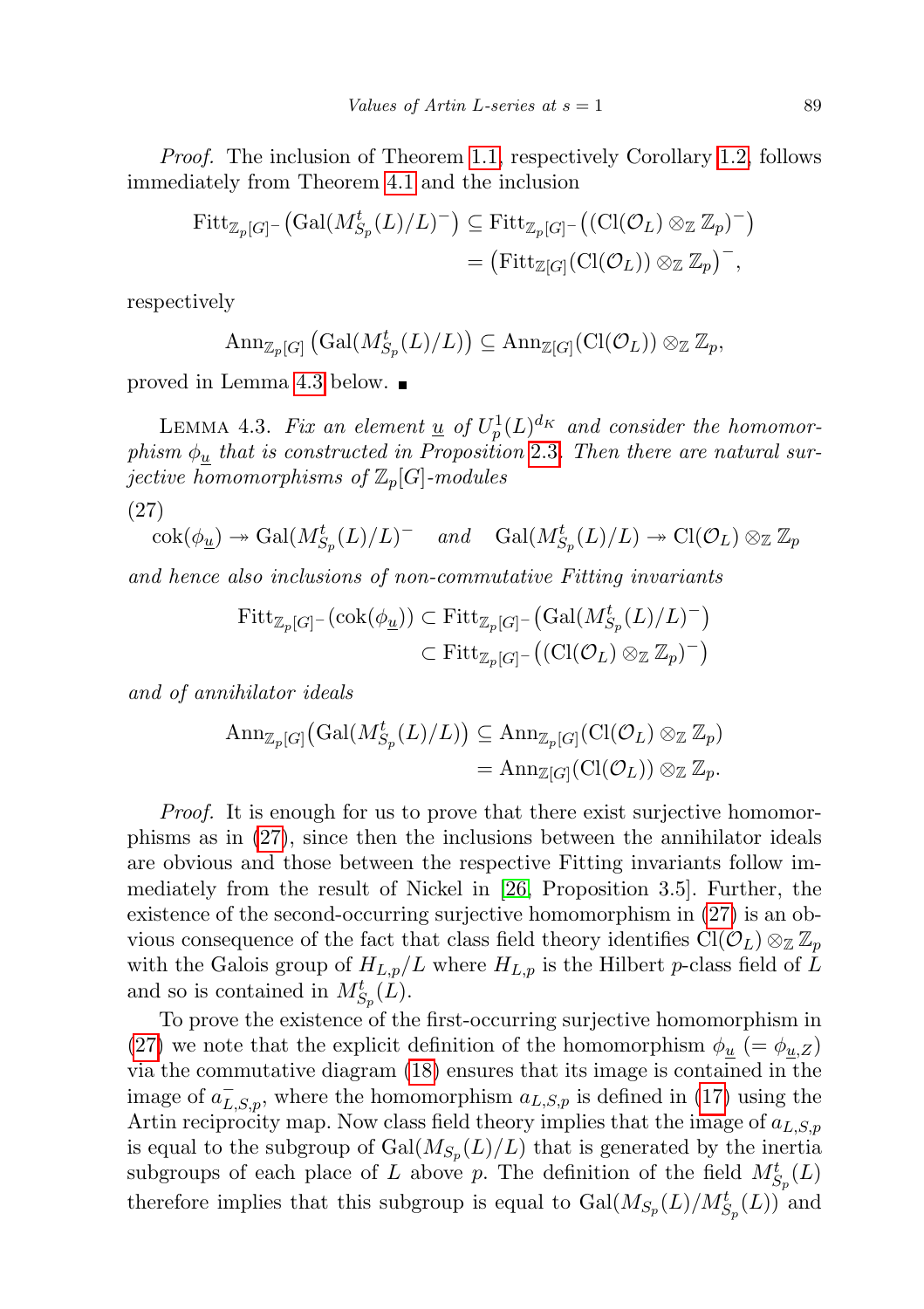so there are natural surjective homomorphisms of the form

$$
\begin{aligned} \mathrm{cok}(\phi_{\underline{u}}) \twoheadrightarrow \mathrm{cok}(a_{L,S,p}^-) &= \mathrm{cok}(a_{L,S,p})^- \\ &\cong \mathrm{Gal}(M_{S_p}(L)/L)^-/\mathrm{Gal}(M_{S_p}(L)/M_{S_p}^t(L))^- \\ &\cong \mathrm{Gal}(M_{S_p}^t(L)/L)^-, \end{aligned}
$$

as required.

*Proof of Theorem [4.1.](#page-21-1)* Set  $C^{\bullet} := R\Gamma_c(\mathcal{O}_{L,S_p}, \mathbb{Z}_p(1))$ . Then Proposi-tion [2.1](#page-9-0) implies that the complex  $C^{\bullet,-}$  and isomorphism  $\Phi_{L/K}^j$  that occurs in Proposition [2.2](#page-10-1) together satisfy the hypotheses (H1) and (H2) of §[3.2.](#page-17-2)

In addition, by combining the conjectural equality [\(8\)](#page-8-0) with the result of Proposition [2.2](#page-10-1) one has an equality

$$
\delta_{G,p}(j_*(\theta_{L/K,S_p}^*(1)^{\#,-})=-\chi\big(R\Gamma_c(\mathcal{O}_{L,S_p},\mathbb{Z}_p(1))^-,\Phi_{L/K}^j\big).
$$

This shows that the element  $\mathcal{L} := j_*(\theta^*_{L/K,S_p}(1)^{\#,-})$  satisfies the hypothesis (H3) of §[3.2](#page-17-2) with respect to the pair  $C^{\bullet,-}$  and  $\Phi_{L/K}^j$ .

In addition, for any element <u>u</u> of  $\mathcal{U}^-_{L/K,p}$ , the homomorphism  $\phi_{\underline{u}}$  of  $\mathbb{Z}_p[G]$ <sup>-</sup>-modules that is constructed in Proposition [2.3](#page-12-0) satisfies (H4).

Thus, since  $\mathbb{Z}_p[G]$ <sup>-</sup> has the property (\*) (by Swan's Theorem), Propositions [3.2](#page-17-0) and [2.3](#page-12-0) can be applied to this data to obtain the following inclusion (in the sense discussed in §[3.1\)](#page-15-0):

$$
\mathrm{Nrd}_{\mathbb{C}_p[G]}(M^j(\underline{u})) \cdot j_*(\theta^*_{L/K,S_p}(1)^{\#,-}) \subset \mathrm{Fitt}_{\mathbb{Z}_p[G]}(\mathrm{cok}(\phi_{\underline{u}})),
$$

and hence, by Lemma [4.3,](#page-22-0) also an inclusion

<span id="page-23-0"></span>
$$
(28) \quad \mathrm{Nrd}_{\mathbb{C}_p[G]}(M^j(\underline{u})) \cdot j_*(\theta^*_{L/K,S_p}(1)^{\#,-}) \subset \mathrm{Fitt}_{\mathbb{Z}_p[G]}(\mathrm{Gal}(M_S^t(L)/L)^{-}).
$$

Now, by taking the minus part of the formula of Lemma [4.4](#page-24-0) below, one has an equality

$$
n_{p,S}(L/K) \cdot \mathcal{L}_{L/K,S}^{j} \equiv j_{*}(\theta_{L/K,S_p}^{*}(1)^{\#,-}) \mod \mathrm{Nrd}_{\mathbb{Q}_p[G]}(K_1(\mathbb{Z}_p[G]^{-})).
$$

Thus, after taking account of the fact that the non-commutative Fitting invariants of  $\mathbb{Z}_p[G]$ <sup>-</sup>-modules are preserved under multiplication by elements of the group  $\overline{\mathrm{Nrd}}_{\mathbb{Q}_p[G]}(K_1(\mathbb{Z}_p[G]^-))$ , in the inclusion [\(28\)](#page-23-0) one can replace the element  $j_*(\theta^*_{L/K,S_p}(1)^{\#,-})$  by  $n_{p,S}(L/K) \cdot \mathcal{L}^j_{L/K,S}$  and so obtain an inclusion

$$
\mathrm{Nrd}_{\mathbb{C}_p[G]}(M^{j}(\underline{u}))\cdot n_{p,S}(L/K)\cdot \mathcal{L}^{j}_{L/K,S}\subset \mathrm{Fitt}_{\mathbb{Z}_p[G]^{-}}(\mathrm{Gal}(M^{t}_{S}(L)/L)^{-}).
$$

This proves the first inclusion in the statement of Theorem [4.1](#page-21-1) and the second inclusion then follows directly from the algebraic result of Proposi-tion [3.1.](#page-17-1) This completes the proof of Theorem [4.1.](#page-21-1)  $\blacksquare$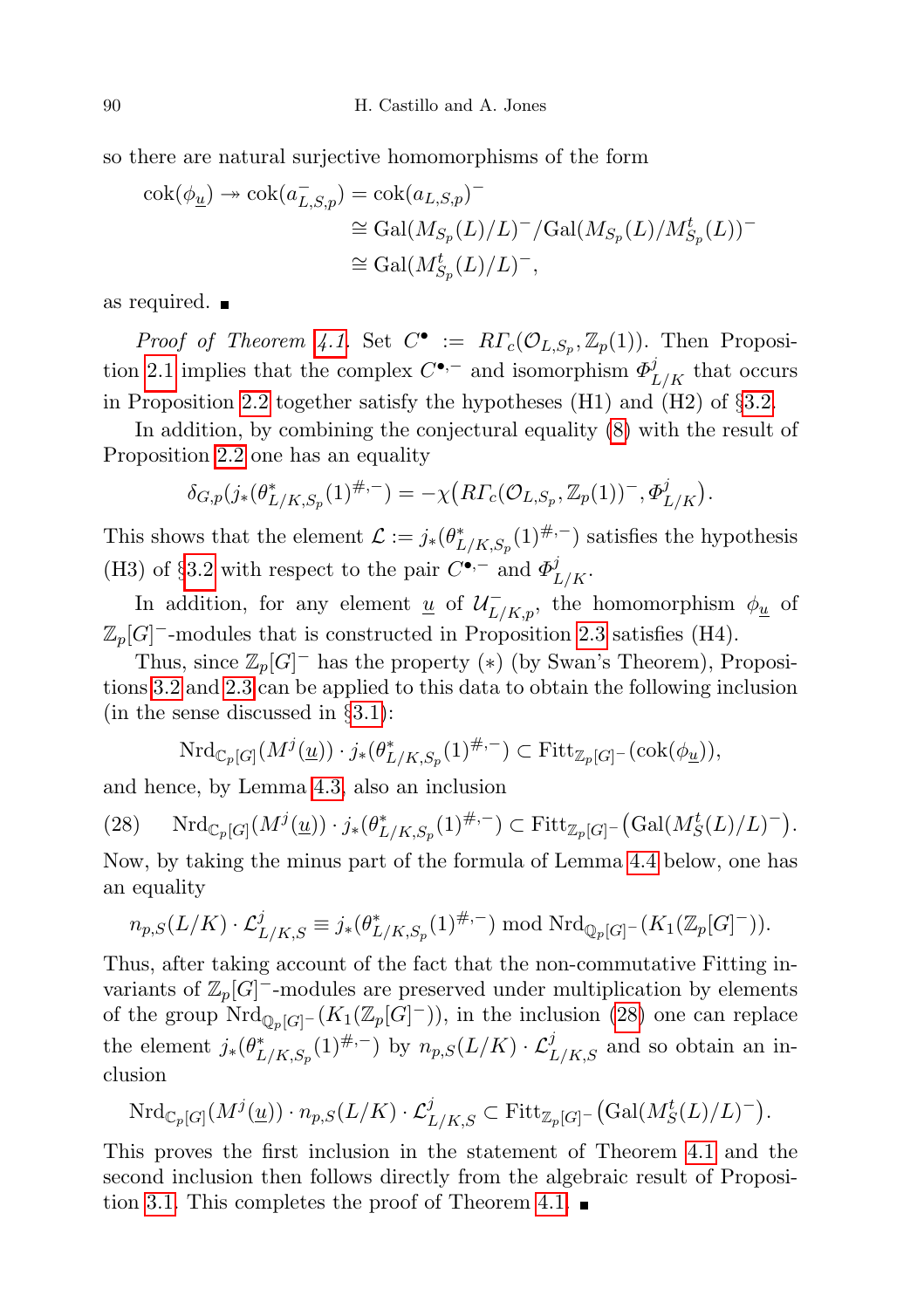We end this section by proving the technical result which was used in the argument given above. We use the element  $n_{p,S}(L/K)$  of  $\zeta(\mathbb{Q}[G])$  that is defined in §[1.](#page-0-0)

<span id="page-24-0"></span>LEMMA 4.4. In 
$$
\zeta(\mathbb{C}_p[G])^{\times}
$$
 one has a congruence  
\n
$$
n_{p,S}(L/K) \cdot \theta_{L/K,S}^*(1) \equiv \theta_{L/K,S_p}^*(1) \bmod Nrd_{\mathbb{Q}_p[G]}(K_1(\mathbb{Z}_p[G])).
$$

*Proof.* For any element x of  $\mathbb{Q}_p[G]^\times$  we shall write  $[x]_r$  for the automorphism of  $\mathbb{Q}_p[G]$ , considered as a left  $\mathbb{Q}_p[G]$ -module, that is given by right multiplication by the element x. For each place  $v$  of  $K$  that is unramified in L we shall also fix a place w of L above v and write  $\text{Fr}_w$  for the corresponding Frobenius element in G.

Then, since  $S$  contains all places of  $K$  which ramify in  $L$ , the definition of (truncated) Stickelberger functions implies that

$$
\theta_{L/K,S_p}^*(1) = \theta_{L/K,S}^*(1) \prod_{v \in S_p \setminus S} \text{Nrd}_{\mathbb{Q}_p[G]}([\text{id} - \text{Fr}_w \text{N}v^{-1}]_r)
$$
  
\n
$$
= \theta_{L/K,S}^*(1) \prod_{v \in S_p \setminus S} \text{Nrd}_{\mathbb{Q}_p[G]}([\text{N}v]_r)^{-1} \text{Nrd}_{\mathbb{Q}_p[G]}([\text{N}v - \text{Fr}_w]_r)
$$
  
\n
$$
\equiv \theta_{L/K,S}^*(1) \prod_{v \in S_p \setminus S} \text{Nrd}_{\mathbb{Q}_p[G]}([\text{N}v]_r)^{-1} \text{ mod } \text{Nrd}_{\mathbb{Q}_p[G]}(K_1(\mathbb{Z}_p[G])).
$$

The congruence here is valid because each place v in  $S_p \setminus S$  is p-adic. Indeed, for this reason the equality

$$
(Nv - Fr_w) \sum_{i=0}^{f-1} (Nv)^{f-1-i} (Fr_w)^i = (Nv)^f - (Fr_w)^f = (Nv)^f - 1,
$$

where f denotes the order of  $\text{Fr}_w$  in G, implies that  $Nv - \text{Fr}_w$  is a unit in  $\mathbb{Z}_p[G]$  and hence that the element  $\mathrm{Nrd}_{\mathbb{Q}_p[G]}([\mathrm{N}v - \mathrm{Fr}_w]_r)$  belongs to  $\mathrm{Nrd}_{\mathbb{Q}_p[G]}(K_1(\mathbb{Z}_p[G])).$ 

The claimed result now follows from the last displayed congruence because the definition of  $n_{p,S}(L/K)$  ensures that for each character  $\chi$  in Ir(G) one has equalities

$$
e_{\chi} \prod_{v \in S_p \backslash S} \text{Nrd}_{\mathbb{Q}_p[G]}([\text{N}v]_{\text{r}}) = \prod_{v \in S_p \backslash S} e_{\chi} \text{Nrd}_{\mathbb{Q}_p[G]}([\text{N}v]_{\text{r}})
$$
  

$$
= e_{\chi} \prod_{v \in S_p \backslash S} \det_{\mathbb{Q}_p^c} (\text{N}v \mid V_{\chi})
$$
  

$$
= e_{\chi} \prod_{v \in S_p \backslash S} (\text{N}v)^{\chi(1)} = e_{\chi} \cdot n_{p,S} (L/K)^{-1}
$$

and hence that  $\prod_{v \in S_p \setminus S} \text{Nrd}_{\mathbb{Q}_p[G]}([\text{N}v]_r)^{-1} = n_{p,S}(L/K)$ .

This completes the proof of all of the claims that we made above.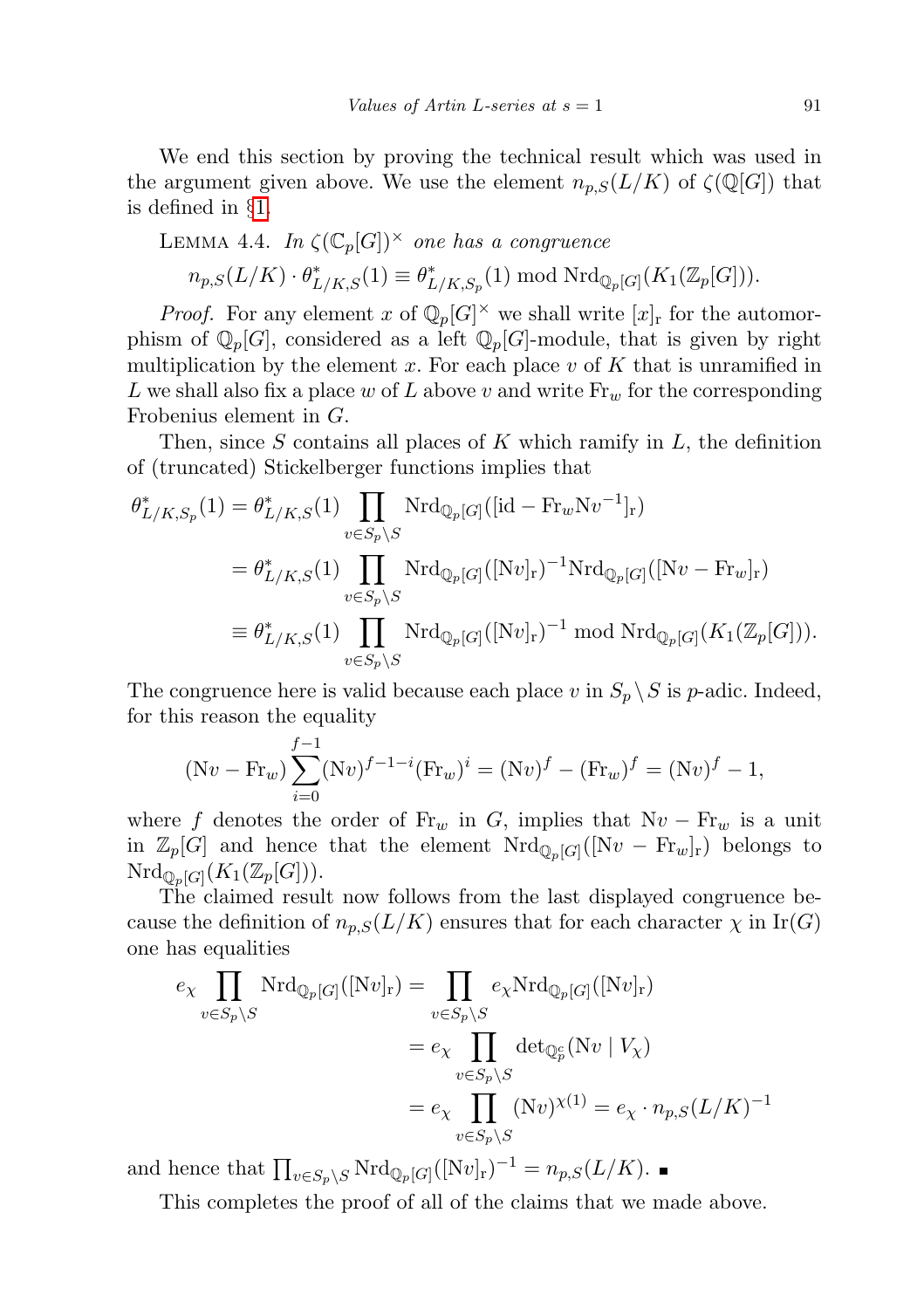Acknowledgments. The authors are very grateful to David Burns both for suggesting the problems considered here and for many helpful technical discussions concerning the material in this article. We are also grateful to the referee for several helpful remarks.

## References

- <span id="page-25-11"></span>[1] J. Barrett, Annihilating the Tate–Shafarevich groups of Tate motives , Ph.D. thesis, King's College London, 2009.
- <span id="page-25-9"></span>[2] J. Barrett and D. Burns, Annihilating Selmer modules, J. Reine Angew. Math. 675 (2013), 191–222.
- <span id="page-25-4"></span>[\[3\]](http://dx.doi.org/10.1112/S0024611503014217) W. Bley and D. Burns, *Equivariant epsilon constants, discriminants and étale co*homology, Proc. London Math. Soc. 87 (2003), 545–590.
- <span id="page-25-16"></span>[4] S. Bloch and K. Kato, L-functions and Tamagawa numbers of motives, in: The Grothendieck Festschrift, Vol. I, Progr. Math. 86, Birkhäuser, Boston, 1990, 333–400.
- <span id="page-25-5"></span>[\[5\]](http://dx.doi.org/10.1112/S002461070400554X) M. Breuning, *Equivariant local epsilon constants and étale cohomology*, J. London Math. Soc. 70 (2004), 289–306.
- <span id="page-25-15"></span>[6] M. Breuning and D. Burns, Additivity of Euler characteristics in relative algebraic  $K\text{-}groups, Homology Homotopy Appl. 7 (2005), no. 3, 11-36.$
- <span id="page-25-6"></span>[7] M. Breuning and D. Burns, On equivariant Dedekind zeta-functions at  $s = 1$ , Doc. Math. 2010, Extra Volume: Andrei A. Suslin's Sixtieth Birthday, 119–146.
- <span id="page-25-13"></span>[\[8\]](http://dx.doi.org/10.1023/A:1014502826745) D. Burns, Equivariant Tamagawa numbers and Galois module theory I, Compos. Math. 129 (2001), 203–237.
- <span id="page-25-14"></span>[9] D. Burns, Equivariant Whitehead torsion and refined Euler characteristics , in: Number Theory, CRM Proc. Lecture Notes 36, Amer. Math. Soc., Providence, RI, 2004, 35–59.
- <span id="page-25-2"></span>[10] D. Burns, On main conjectures in non-commutative Iwasawa theory and related conjectures, J. Reine Angew. Math., to appear.
- <span id="page-25-3"></span>[11] D. Burns, *On derivatives of p-adic L-series at s* = 0, preprint, 2012.
- <span id="page-25-0"></span>[12] D. Burns and M. Flach, Tamagawa numbers for motives with (non-commutative) coefficients, Doc. Math. 6 (2001), 501–570.
- <span id="page-25-8"></span>[13] D. Burns and M. Flach, On the equivariant Tamagawa number conjecture for Tate motives II, Doc. Math. 2006, Extra Volume: John H. Coates' Sixtieth Birthday, 133–163.
- <span id="page-25-10"></span>[14] D. Burns and D. Macias Castillo, On organising matrices for arithmetic complexes, Int. Math. Res. Notices, to appear.
- <span id="page-25-12"></span>[15] D. Burns, D. Macias Castillo and C. Wuthrich, On Mordell-Weil groups and congruences between derivatives of twisted Hasse–Weil L-functions, submitted for publication.
- <span id="page-25-18"></span>[16] C. W. Curtis and I. Reiner, Methods of Representation Theory, Vol. I, John Wiley and Sons, New York, 1981.
- <span id="page-25-1"></span>[\[17\]](http://dx.doi.org/10.4007/annals.2011.174.1.12) S. Dasgupta, H. Darmon and R. Pollack, Hilbert modular forms and the Gross–Stark conjecture, Ann. of Math. 174 (2011), 439–484.
- <span id="page-25-17"></span>[18] J.-M. Fontaine et B. Perrin-Riou, Autour des conjectures de Bloch et Kato: cohomologie galoisienne et valeurs de fonctions  $L$ , in: Motives (Seattle, WA, 1991), Proc. Sympos. Pure Math. 55, Part 1, Amer. Math. Soc., Providence, RI, 1994, 599–706.
- <span id="page-25-7"></span>[\[19\]](http://dx.doi.org/10.2307/1971116) B. Ferrero and L. C. Washington, The Iwasawa invariant  $\mu_p$  vanishes for abelian number fields, Ann. of Math. 109 (1979), 377–395.